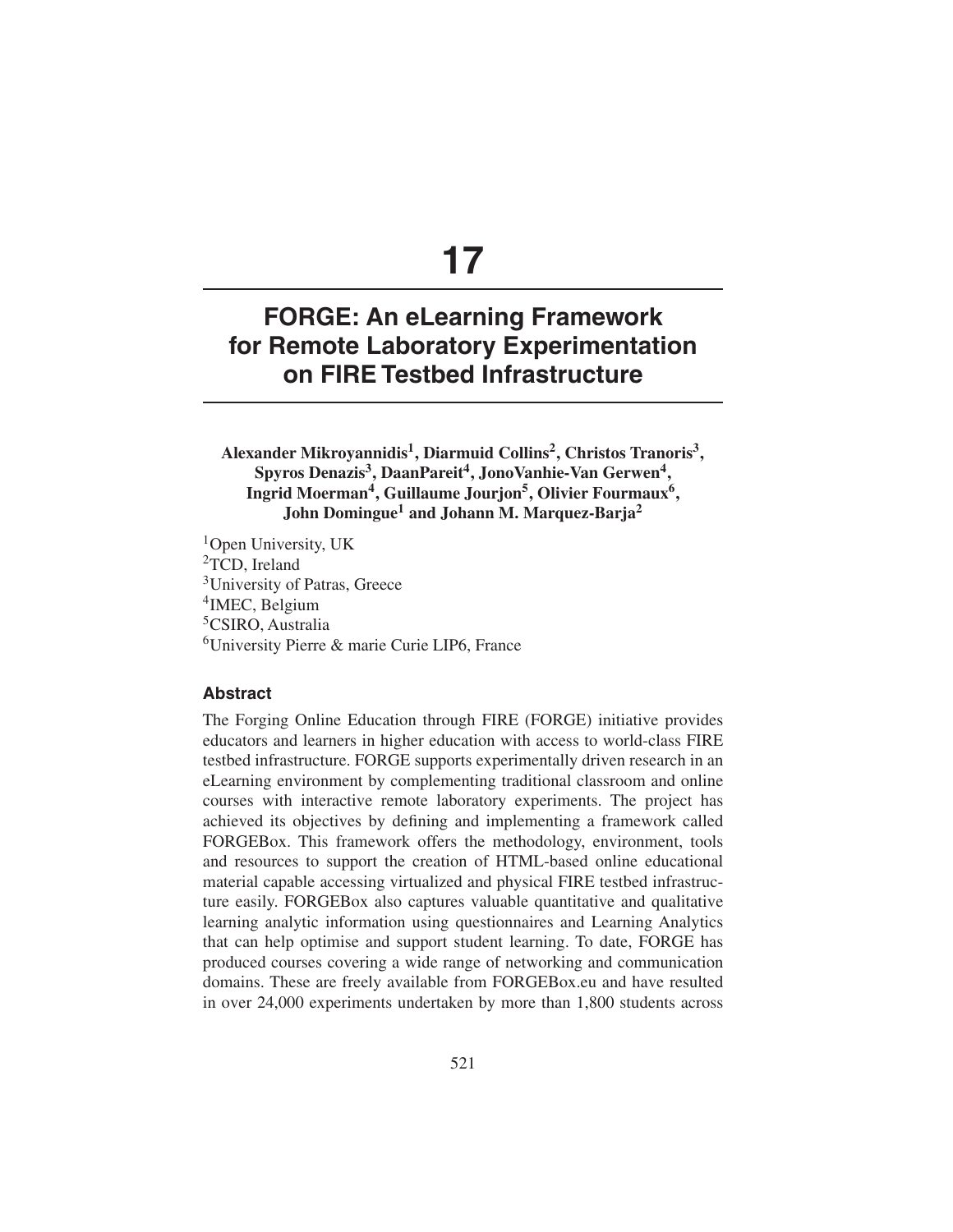10 countries worldwide. This work has shown that the use of remote highperformance testbed facilities for hands-on remote experimentation can have a valuable impact on the learning experience for both educators and learners. Additionally, certain challenges in developing FIRE-based courseware have been identified, which has led to a set of recommendations in order to support the use of FIRE facilities for teaching and learning purposes.

# **17.1 Introduction**

The Forging Online Education through FIRE  $(FORGE)^1$  FP7 project is focused on making practical and effective use of Future Internet Research and Experimentation (FIRE)<sup>2</sup> facilities by utilising them as eLearning resources for higher education institutions. FORGE offers engineering teachers and students access to world-class FIRE testbed infrastructure, while shielding them from the physical and sometimes political complexities of accessing and using experimentation equipment. This has the benefit of maximising the usage of expensive equipment to own, operate and maintain while simultaneously raising awareness of FIRE facilities among teachers, students and future researchers.

FORGE achieves its goals of experimentally driven research by complementing traditional classroom and online courses with interactive remote laboratory experiments. Our approach promotes the development of critical thinking and problem solving skills in students by turning them into active scientific investigators, equipped with world-class experimentation facilities (Marquez-Barja et al., 2014, Mikroyannidis et al., 2015, Jourjon et al., 2016).

FORGE acts as the glue that binds the eLearning and FIRE communities together (see Figure 17.1). This is achieved using the FORGEBox framework, which offers the environment, software components and resources to support the creation of HTML-based online educational material capable accessing virtualized and physical FIRE testbed infrastructure. FORGEBox is supported by the FORGE methodology, which helps course designers with establishing course requirements, identifying and integrating with suitable FIRE facilitates, authoring educational material and course deployment into interactive eBooks, Learning Management Systems (LMSs) and Virtual Learning Environments (VLEs). To support interoperability with existing LMSs and VLEs,

<sup>1</sup> http://ict-forge.eu

<sup>&</sup>lt;sup>2</sup>http://cordis.europa.eu/fp7/ict/fire/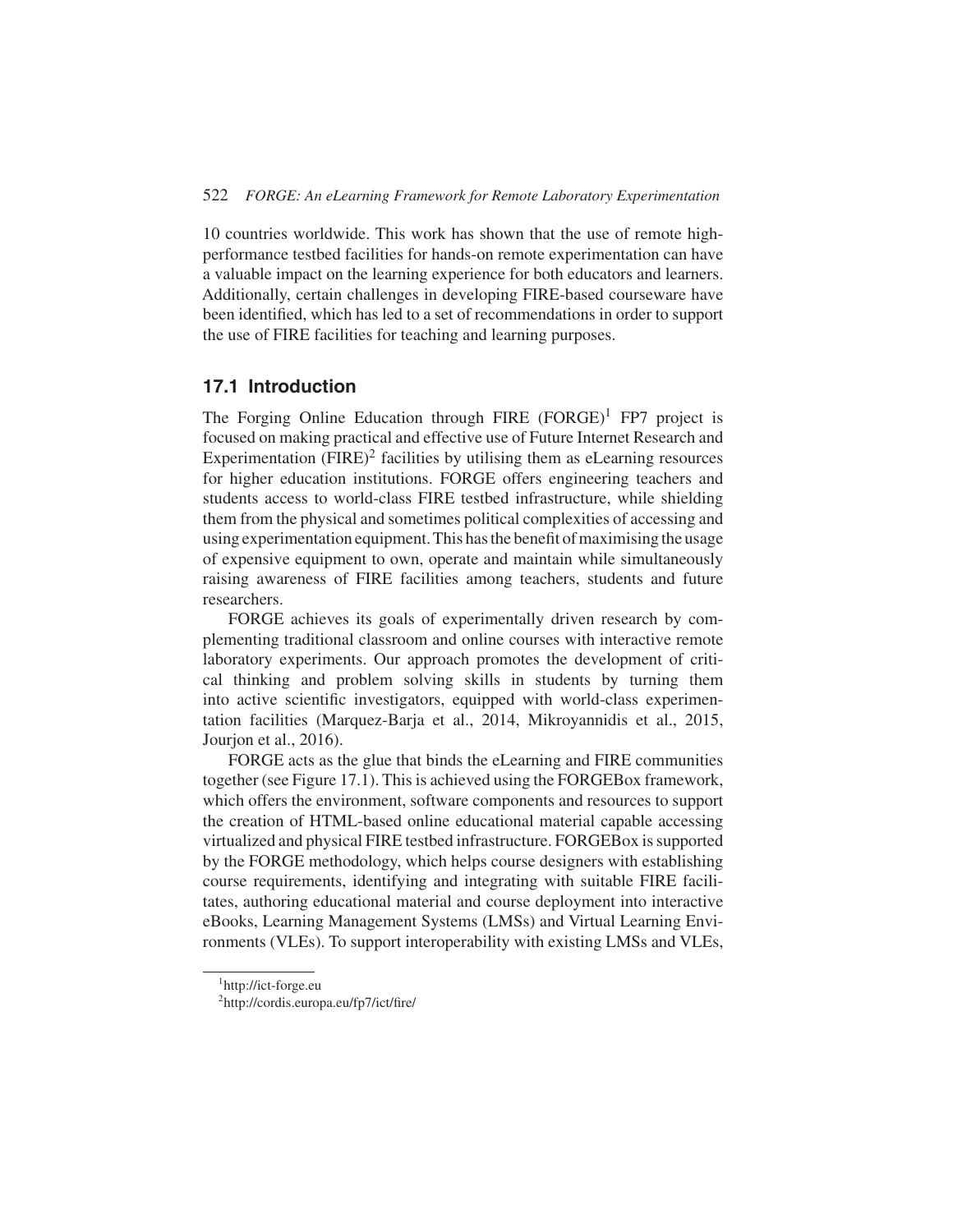

Figure 17.1 eLearning, FORGE and FIRE research facilities.

FORGEBox uses eLearning technologies such as the Learning Tools Interoperability (LTI) standard and SCORM. Additionally, FORGEBox captures valuable quantitative and qualitative learning analytic information based on the Experience API (xAPI) specification. This information can help optimise and support student learning and assist with course evaluation and future adaptation.

FORGE has produced experimentation courses covering a wide range of networking and communication domains, which have been undertaken by more than one thousand students across ten countries. Our research has shown that the use of remote high-performance testbed facilities for hands-on remote experimentation has had a valuable impact on the learning experience for both educators and learners. With the success of initial prototype courses, FORGE also created several advanced electrical engineering courses covering topics such as LTE and OFDM. The on-going FORGE open call courses such as the Internet Measurements  $MOOC<sup>3</sup>$ , the partnership with  $Cisco<sup>4</sup>$  and the Go-Lab<sup>5</sup> projectalso prove its continuing progress. In spite of these successes however, there are several aspects that can be improved related to security, authentication, scalability and sustainability beyond project duration.

This chapter is organised as follows. In Section 17.2, we outline the problem statement in terms of online education and maximising FIRE testbed resources. This is followed by a synthesis of research into learning design theories and online labs for teaching telecommunications related content

<sup>3</sup> https://www.fun-mooc.fr/courses/inria/41011/session01/about

<sup>4</sup> PT Anywhere: http://pt-anywhere.kmi.open.ac.uk/

<sup>5</sup> FORGE widgets available via the Go-Lab project portal: http://www.golabz.eu/search/ node/forge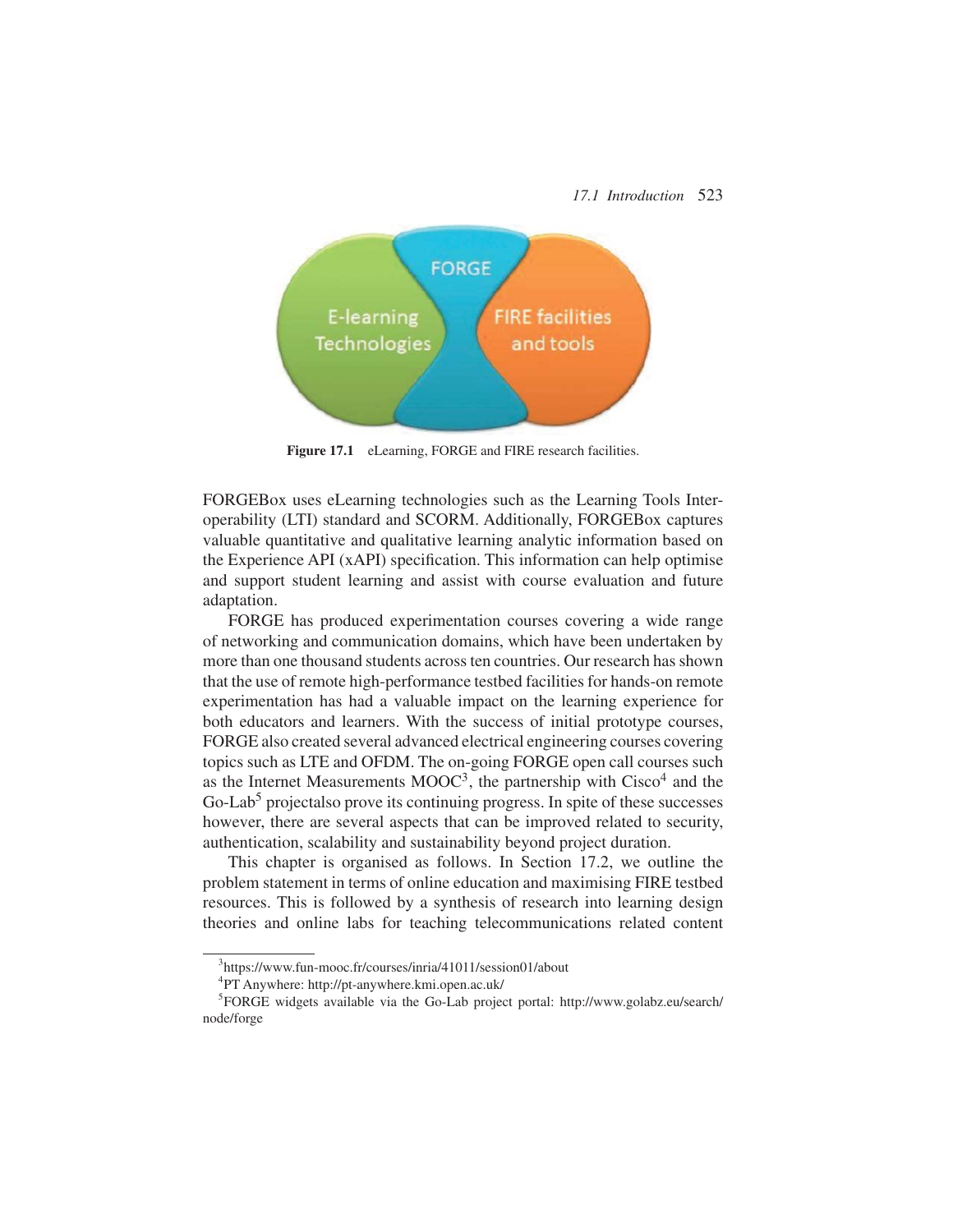in Section 17.3. In Section 17.4, we briefly describe the overall FORGE framework in terms of user roles, education and architectural requirements. Section 17.5 outlines the FORGE methodology for the production of FIRE testbed enabled courses and FORGE learning analytics. It also surveysfive post-graduate courses developed and deployed by project partners using the FORGE methodology. In Section 17.6, we discuss issues and challenges related to utilising FIRE facilities for educational purposes. Finally, Section 17.7 offers concluding remarks.

# **17.2 Problem Statement**

Higher education is currently undergoing major changes, largely driven by the availability of high quality online materials, also known as Open Educational Resources (OERs). OERs can be described as "teaching, learning and research resources that reside in the public domain or have been released under an intellectual property license that permits their free use or repurposing by others depending on which Creative Commons license is used" (Atkins et al., 2007). The emergence of OERs has greatly facilitated online education (eLearning) through the use and sharing of open and reusable learning resources on the Web. Learners and educators can now access, download, remix, and republish a wide variety of quality learning materials available through open services provided in the cloud.

The OER initiative has recently culminated in MOOCs (Massive Open Online Courses) delivered via providers such as Udacity<sup>6</sup>, Coursera<sup>7</sup> and  $edX<sup>8</sup>$ . MOOCs have very quickly attracted large numbers of learners; for example over 400,000 students have registered within four months in ed $X^9$ . Also, in the four years since the Open University started making course materials freely available in Apple's iTunes U, nearly 60 million downloads have been recorded worldwide<sup>10</sup>. More recently, the Open University established FutureLearn<sup>11</sup> as the UK response to the emergence of MOOCs, in collaboration with premier British institutions such as the British Council, the British Library and the British Museum.

<sup>6</sup> http://www.udacity.com/

<sup>7</sup> https://www.coursera.org/

<sup>8</sup> https://www.edx.org/

<sup>&</sup>lt;sup>9</sup>http://www.guardian.co.uk/education/2012/nov/11/online-free-learning-end-of-university 10http://projects.kmi.open.ac.uk/itunesu/impact/

<sup>11</sup>http://www.futurelearn.com/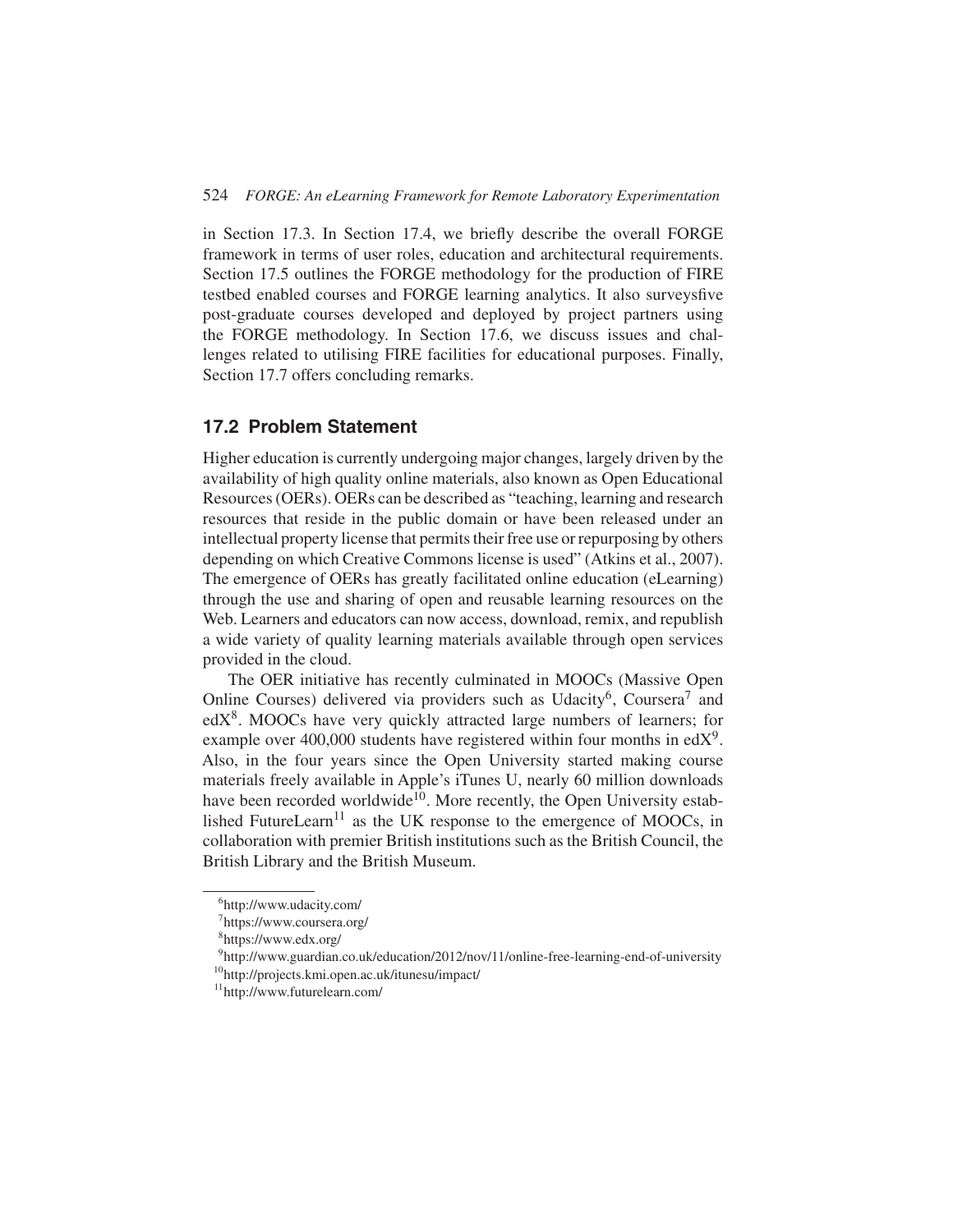These initiatives have led to widespread publicity and also strategic dialogue in the education sector. The consensus within education is that after the Internet-induced revolutions in communication, business, entertainment, media, amongst others, it is now the turn of universities. Exactly where this revolution will lead is not yet known but some radical predictions have been made including the end of the need for university campuses, while milder future outlooks are discussing 'blended learning' (combination of traditional lectures with new digital interactive activities). The consensus is however that the way higher education students learn is about to change radically.

The FIRE initiative holds the potential to contribute to these emerging trends in higher education, as it offers a wide range of experimentation facilities that can be used for teaching and learning online. FIRE'smission is to ensure that the European Internet Industry evolves towards a Future Internet containing European technology, services and values. Through the FIRE initiative and other similar regional and global initiatives a variety of facilities have been established to enable such experimentation. These facilities cover a plethora of different domains belonging to the Future Internet ecosystem, such as cloud computing platforms, wireless and sensor network testbeds, Software Defined Networking and OpenFlow facilities, infrastructures for High Performance Computing, Long Term Evolution (LTE) testbeds, smart cities and so on. However, the corresponding cost both for the establishment and operation of these infrastructures is not to be neglected. Hence, optimal usage of the facilities is desired by its owners, a goal which in general is not yet achieved today. To increase the usage, several steps can be taken.

One approach is to raise the awareness of the facilities within communities that are less familiar with the FIRE initiative. Another is to use the infrastructure not only for research and development, but also for other activities such as teaching through a constructivist approach. This means that students would be enabled to take certain initiatives in their learning, by setting up and conducting scientific experiments based on FIRE. In this way, using FIRE facilities for teaching computer science topics or other scientific domains would not only increase the usage of the facilities, it would also raise FIRE awareness in the long term since the students/experimenters of today are the researchers of tomorrow. And if educational materials were available that actually enable new types/areas of experimentation through FIRE, this would further lower the threshold for experimenters to explore new facilities and technologies.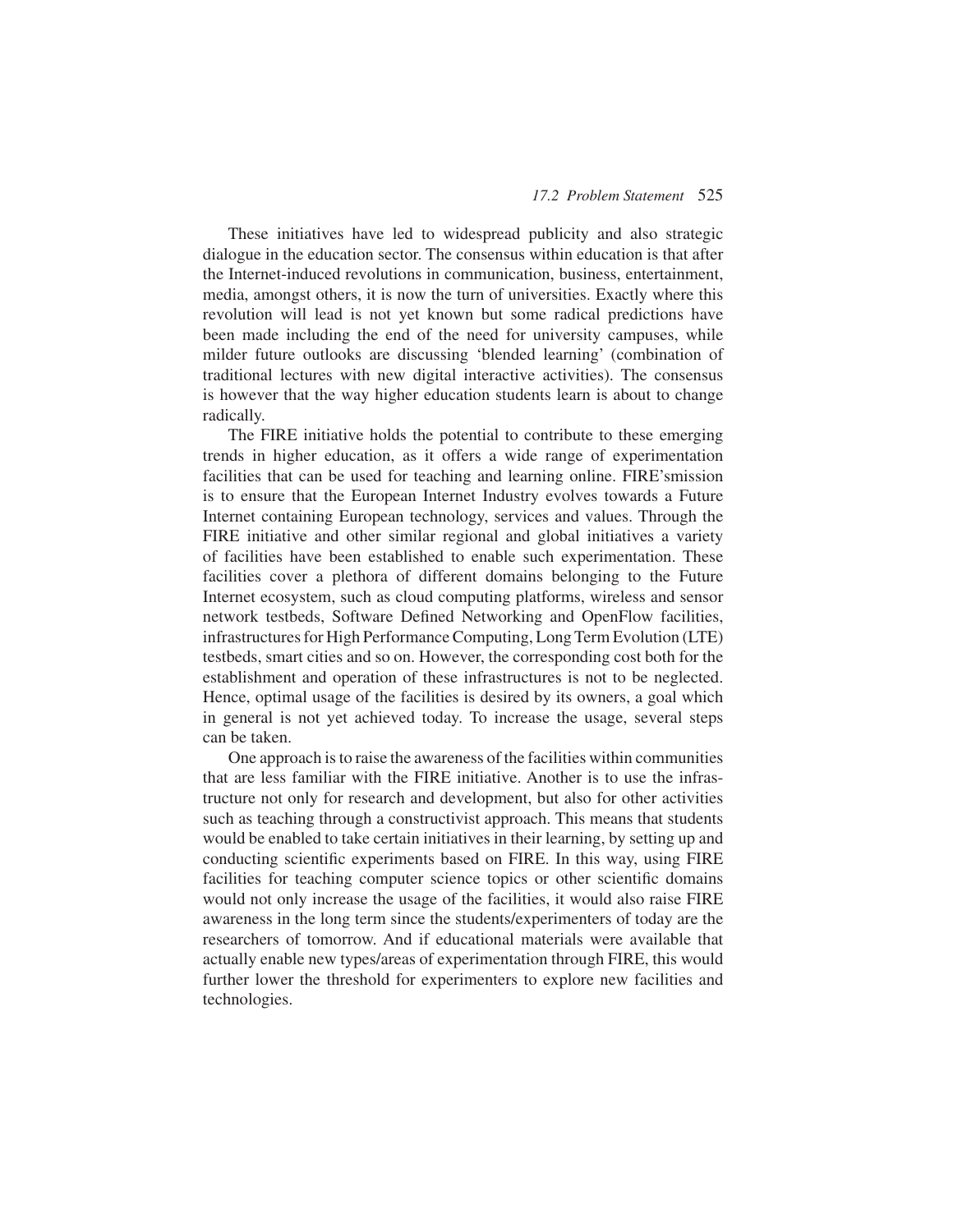The FORGE project offers a solution to this problem by adopting the latest trends in education in order to introduce the FIRE experimental facilities into the eLearning community. FORGE promotes the concept of experimentally-driven research in education by using experiments as an interactive learning and training channel for both students and professionals by raising the accessibility and usability of FIRE facilities. The goal is to create an open FORGE community and ecosystem where educational resources, collaborative tools and proposed experiments are offered and contributed for free.

# **17.3 Background and State of the Art**

#### **17.3.1 Learning Design**

In this section we outline the various pedagogical theories associated with the process of designing courseware, or Learning Design as it is also known in the literature of Technology-Enhanced Learning (TEL). Learning Design (LD) is the act of devising new practices, plans of activity, resources and tools aimed at achieving particular educational aims in a given situation. LD should be informed by subject knowledge, pedagogical theory, technological know-how and practical experience. At the same time, it should also engender innovation in all these domains and support learners in their efforts and aims (Mor and Craft, 2012).

A learning design captures the pedagogical intent of a unit of study. It offers a broad picture of a series of planned pedagogical actions, rather than detailed accounts of a particular instructional event as might be described in a traditional lesson plan. As such, a learning design provides a model for intentions in a particular learning context that can be used as a framework for design of analytics to support faculty in their learning and teaching decisions (Lockyer et al., 2013).

The field of LD emerged in the early 2000s as researchers and educational developers saw the potential to use the Web to document and share examples of good educational practice. Smith and Ragan (2005) have proposed that LD might be more accurately described as Design for Learning. Some common definitions for LD are the following:

*"A 'learning design' is defined as the description of the teachinglearning process that takes place in a unit of learning (e.g., a course, a lesson or any other designed learning event). The key principle in learning design is that it represents the learning activities and the*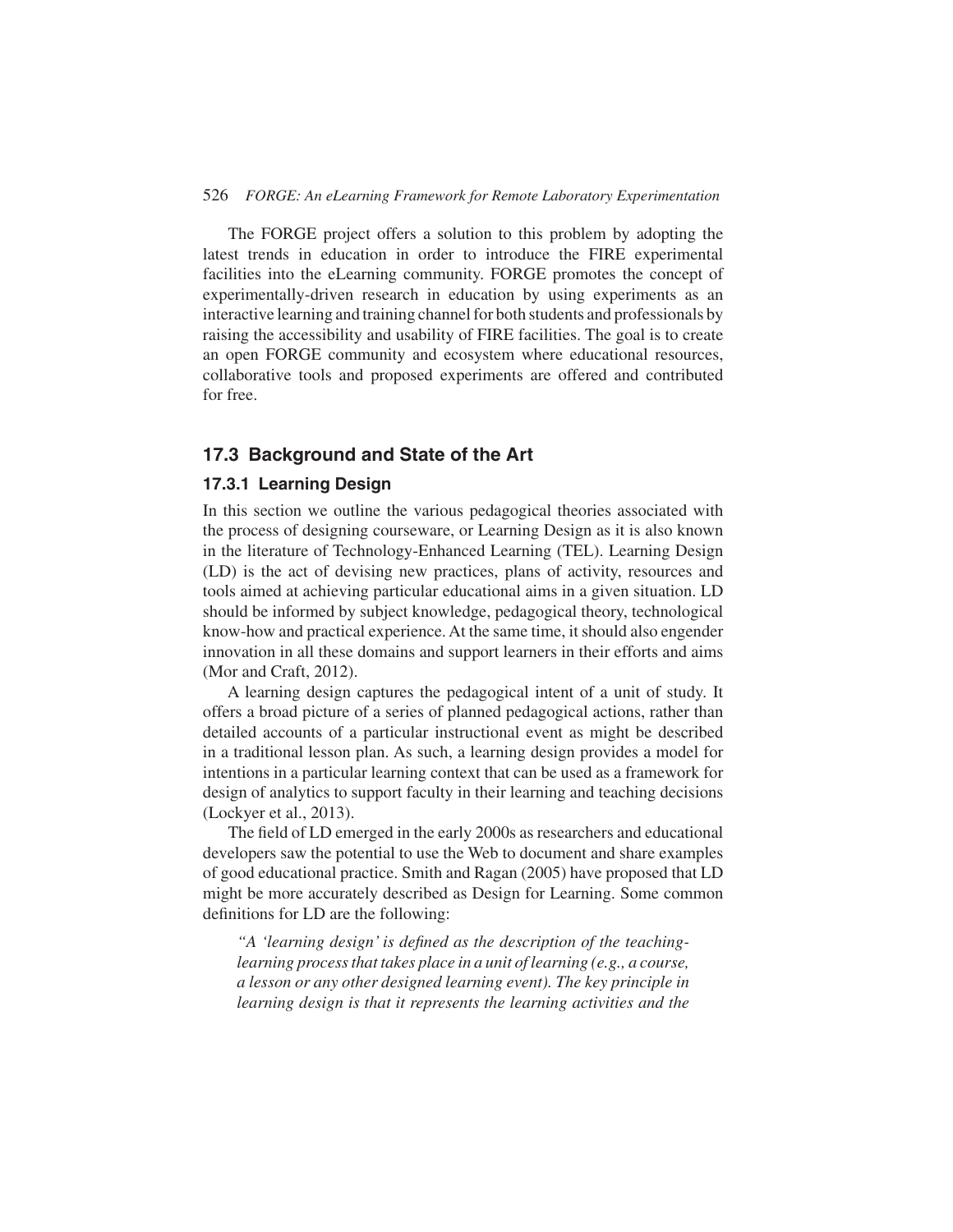*support activities that are performed by different persons (learners, teachers) in the context of a unit of learning."* (Koper, 2006).

"*A methodology for enabling teachers/designers to make more informed decisions in how they go about designing learning activities and interventions, which is pedagogically informed and makes effective use of appropriate resources and technologies. This includes the design of resources and individual learning activities right up to curriculum-level design. A key principle is to help make the design process more explicit and shareable. Learning design as an area of research and development includes both gathering empirical evidence to understand the design process, as well as the development of a range of Learning Design resource, tools and activities."* (Conole, 2012).

These definitions suggest two seemingly opposing approaches. However, Falconer et al. (2011) suggest that LD has two origins in TEL. The first one is the construction of computer systems to orchestrate the delivery of learning resources and activities for computer-assisted learning. The second is in the need to find effective ways of sharing innovation in TEL practice, providing an aid to efficiency and professional development for teachers. Therefore, Koper's definition represents the first TEL origin, while Conole's definition is derived from the second.

The most easily understood and adapted common elements within all learning designs include the following (Lockyer et al., 2013):

- A set of *resources* for the student to access, which could be considered to be prerequisites to the learning itself (these may be files, diagrams, questions, web pages, etc.).
- *Tasks* the learners are expected to carry out with the resources (prepare and present findings, negotiate understanding, etc.).
- *Support mechanisms* to assist in the provision of resources and the completion of the tasks; these supports indicate how the teacher, other experts, and peers might contribute to the learning process, such as moderation of a discussion or feedback on an assessment piece (Bennett et al., 2004).

Figure 17.2 provides an example learning design visual representation showing three common categories of resources, tasks, and supports.

In order to ensure that a learning design is sound, the learning outcomes should be in line with the assessment that is used to test for the achievement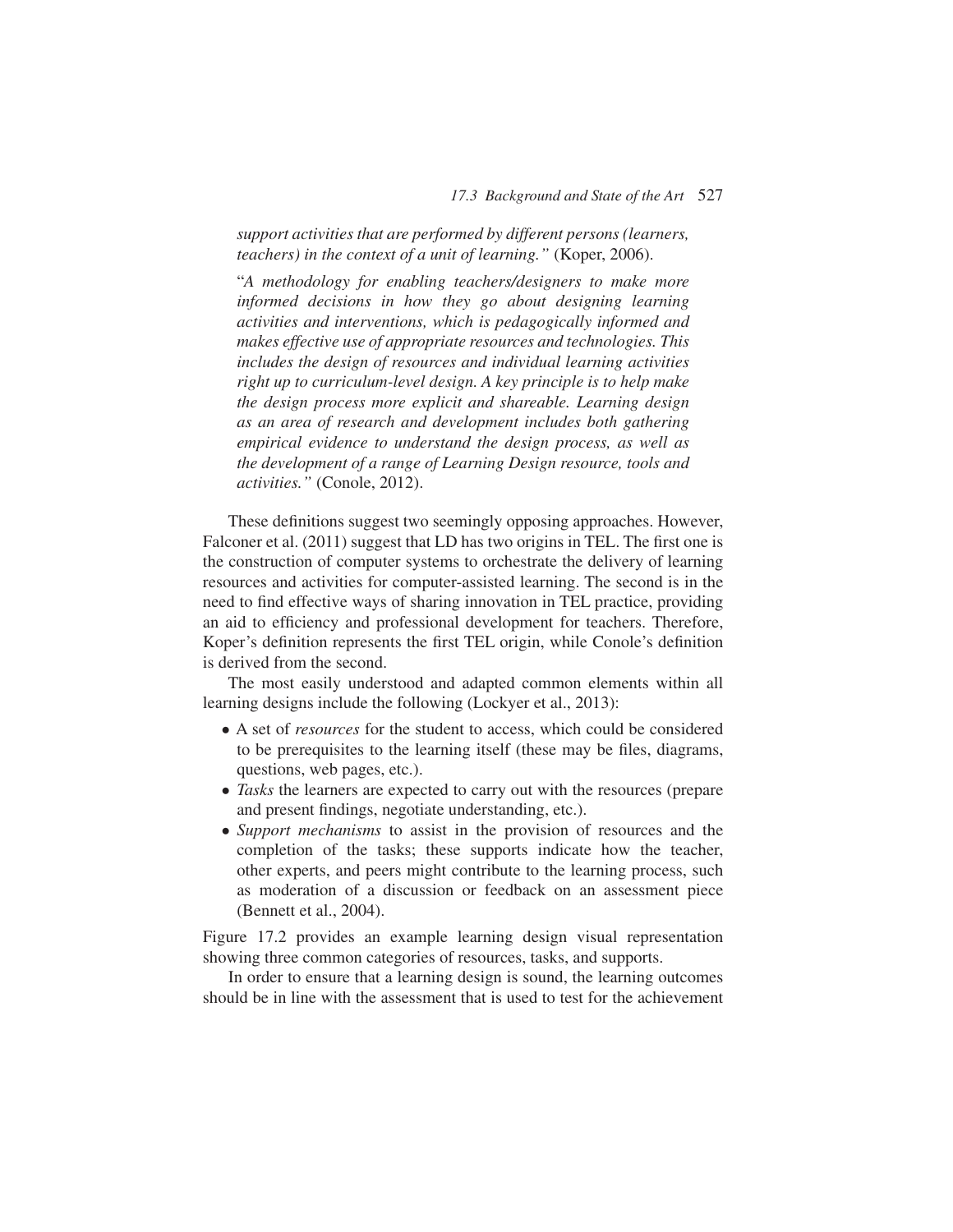#### Resources Tasks Supports content or tool learner activity teacher or peer facilitation

#### 528 *FORGE: An eLearning Framework for Remote Laboratory Experimentation*

**Figure 17.2** Learning design visual representation (Lockyer et al., 2013).



**Figure 17.3** The instructional triangle of learning designs<sup>12</sup>.

of learning outcomes. In addition, both learning outcomes and assessment should be aligned with the teaching method. Biggs (2011) refers to this as the "constructive alignment". The relationship between these three concepts can be represented as a triangle and it is often referred to as the "instructional triangle of learning designs", as shown in Figure 17.3.

With regards to the different skills that teachers need in order to implement a learning design successfully, Mishra and Koehler (2006) present the Technological Pedagogical and Content Knowledge (TPACK) model (see Figure 17.4). The TPACK model can be used as a foundation for analysing the pedagogical and technological elements of LD. The TPACK model puts emphasis on the intersections between Technological Knowledge, Pedagogical Knowledge and Content Knowledge, and proposes that effective integration of technology into the curriculum requires a sensitive understanding of the dynamic relationship between all three components.

The Instructional Management Systems (IMS) Learning Design  $(MIS-LD)<sup>13</sup>$  specification expresses a standardised modelling language for representing learning designs as a description of teaching and learning processes. The main objective of the IMS-LD specification is the provision

<sup>12</sup>http://www.open.edu/openlearnworks/course/view.php?id=1154

<sup>13</sup>http://www.imsglobal.org/learningdesign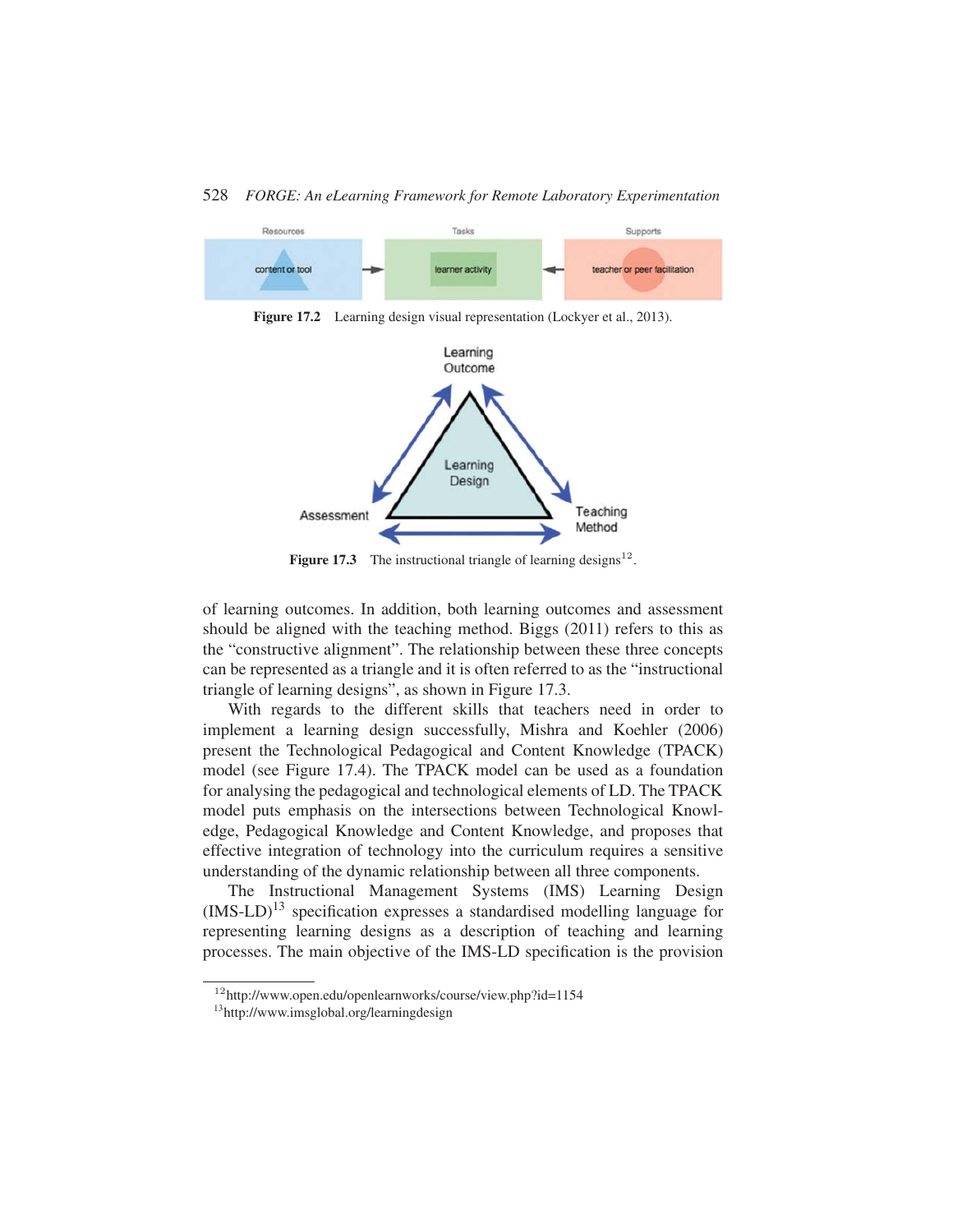

Figure 17.4 TPACK model of educational practice.

of a containment framework of elements that can describe any design of a teaching-learning process in a formal way. Thereby, the originally intended objectives of IMS-LD are (Koper, 2009):

- The standardised description of an adaptive learning and teaching process which takes place in a computer-managed course, i.e. these courses: are "developed" before they are used; can be used by different groups/classes of learners at different times (principle: "Develop once, run many times"); are managed by the computer (here: Runtime), not by the teacher; are designed to achieve certain learning outcomes for a given target group (prerequisites) as effective and efficient as possible for the individual learner.
- The support of all types of learning designs based on various pedagogical approaches.
- To have the learning and support activities at the centre, not the content.
- To provide an integrative framework for a large number of learning content such as IMS Common Cartridge (IMS-CC)<sup>14</sup>, IMS Content Packaging  $(IMS-CP)^{15}$ , IMS Question and Test Interoperability Specification

<sup>14</sup>http://www.imsglobal.org/commoncartridge.html

<sup>15</sup>http://www.imsglobal.org/content/packaging/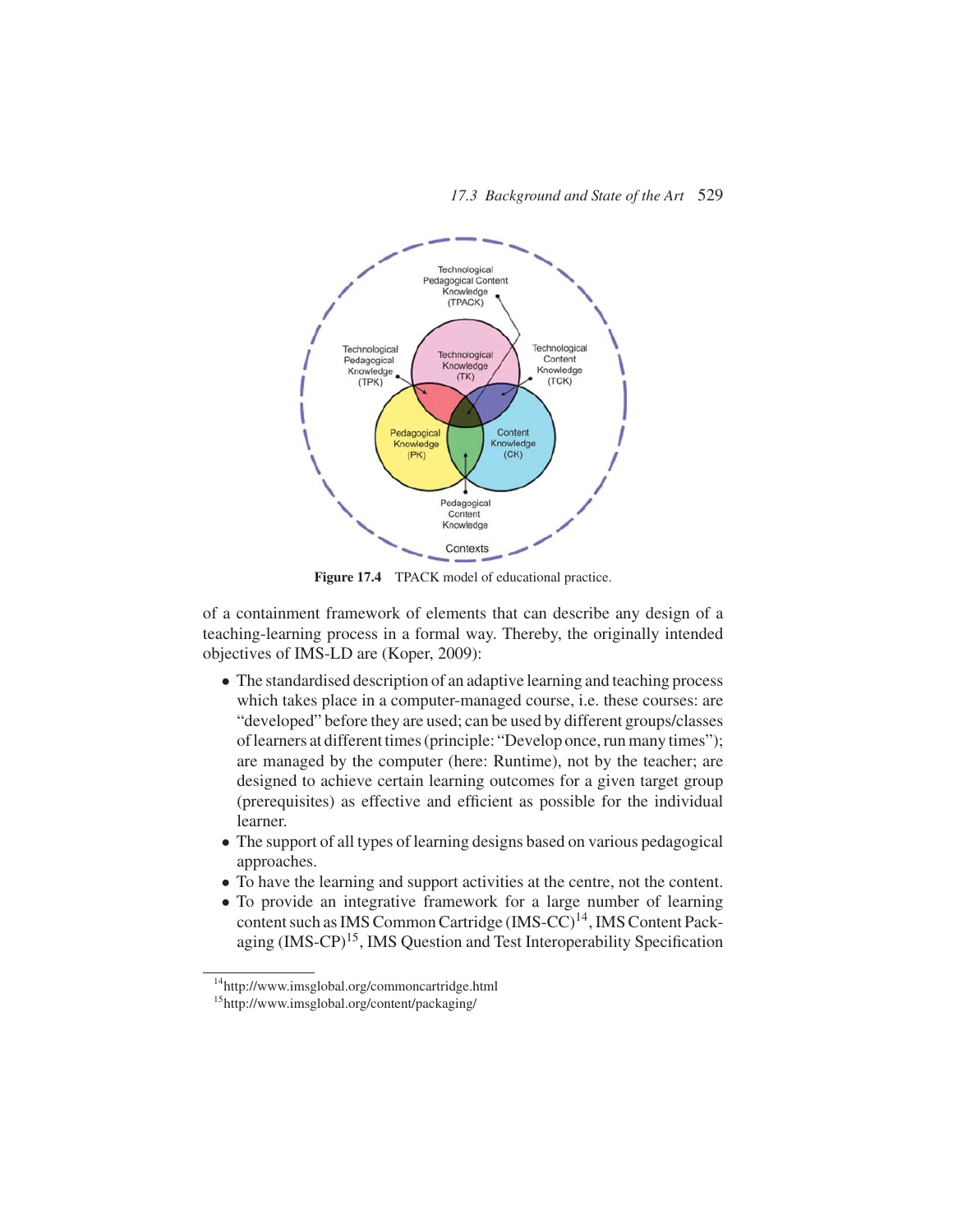$(IMS-OTI)<sup>16</sup>$ , Sharable Content Object Reference Model  $(SCORM)<sup>17</sup>$ as well as collaboration/communications services (e.g. audio/video conference, forum, and virtual classroom).

#### **17.3.2 Online Labs**

Online laboratories have been designed and operate under different themes in order to train students and enhance their skills in higher education programs (Harward et al., 2008). Depending on the methods used to access and to trigger the equipment at the backend facility and the technology used in the front-end graphical interface, from three to six different categories have been defined (Diwakar et al., 2013, Frerich et al., 2014, Bose, 2013). We can summarize these taxonomies into three categories:

- 1. Virtual labs, which are software-based laboratories, empowered by simulation tools.
- 2. Remote labs, based on remote experimentation on real lab equipment.
- 3. Hybrid labs, which combine the above two by processing output data from real measurements into simulation tools.

There are several works that describe the approaches that different universities and/or projects have applied to enable engineering-related online laboratories. Most of the approaches rely on simulation, providing virtual labs for teaching robotics (Abreu et al., 2013), electronic circuits (Bagchi et al., 2013), control systems (Diwakar et al., 2013) or a broad list of engineering disciplines (Bose, 2013).

Few approaches have been publicly proposed for teaching telecommunications related content in remote labs. Bose and Pawar (2012) proposed a remote lab called Virtual Wireless Lab where students can learn about the foundations of wireless signal, with concepts such as antenna radiation pattern, gain-bandwidth product of an antenna, cross polar discrimination and Signal Noise Ratio (SNR). The architecture proposed presents a front-end Adobe Flash enabled web page to access the back-end, which uses LabView to interface with telecommunications equipment such as spectrum analysers, oscilloscopes and signal generators. The eComLab supports a similar configuration and instruction by using a dedicated VNC-based virtual machines (VMs) managed by a gateway server that allows remote lab configuration and experimentation on Emona DATEx and NI ELVIS boards (Gampe et al., 2014). These VMs have direct access to the board hardware supporting

<sup>16</sup>http://www.imsglobal.org/question/

<sup>17</sup>http://www.adlnet.gov/scorm/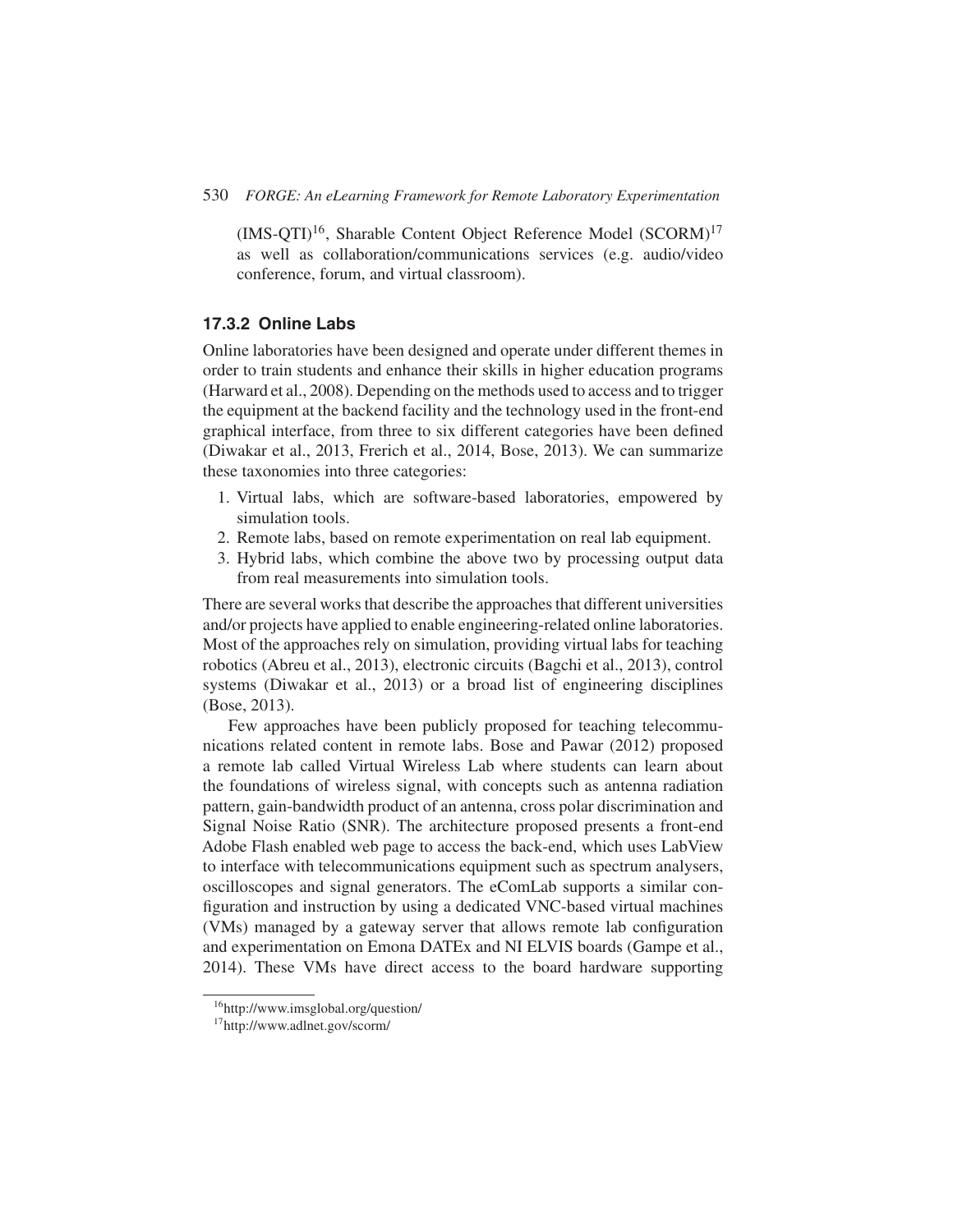direct experiment control. A user can access these machines using a regular web browser with support for Flash and Java plugins. Due to the tools and equipment used by Virtual Wireless Lab and eComLab architectures, they do not support open easy to use interfaces for configuration, data collection, resource sharing, etc.

In contrast, the Smart Device specification (López et al., 2015), initiated by the Go-Lab EU FP7 project, advocates all devices (clients or servers) use common interfaces such as metadata, logging, data collection, configuration, and so forth to simplify communication between a remote labs, external services and applications. This is supported by: open protocols; WebSockets, which uses asynchronous bidirectional communication between client and server; and Swagger, a JSON-based description language for RESTful web services that easily integrates with WebSockets. Smart Device metadata is exposed on the Internet enabling applications, services and other devices to interact with the remote lab. Telecommunications courses, such as the oscilloscope lab available on Go-Lab project platform<sup>18</sup>, can utilise the Smart Device specification to support design, integration and promote usability. These principles of openness and ease of use are similarly philosophies followed by the FORGEBox framework.

# **17.4 The FORGE Framework**

The overall architectural approach of FORGE is displayed in Figure 17.5 and covers FORGE user roles (i.e. learners, course designers, instructors, and so forth) and requirements. The architectural approach is towards accomplishing our initial FORGE challenges include:

- To make the reservation of resources in (different) facilities easy for both teachers and learners;
- To allow easy fast experimentation control, from various devices and means, during the learning process;
- To know the identity of the user who is currently performing an experiment that was initiated from within a client web browser;
- To access resources that can only be reached over IPv6 or over a VPN;
- Avoid breaking the logical flow of an educational experiment when the user behaved unexpectedly;
- To allow multiple users sharing the same experiment;
- Handle a large number of simultaneous users.

<sup>18</sup>http://www.golabz.eu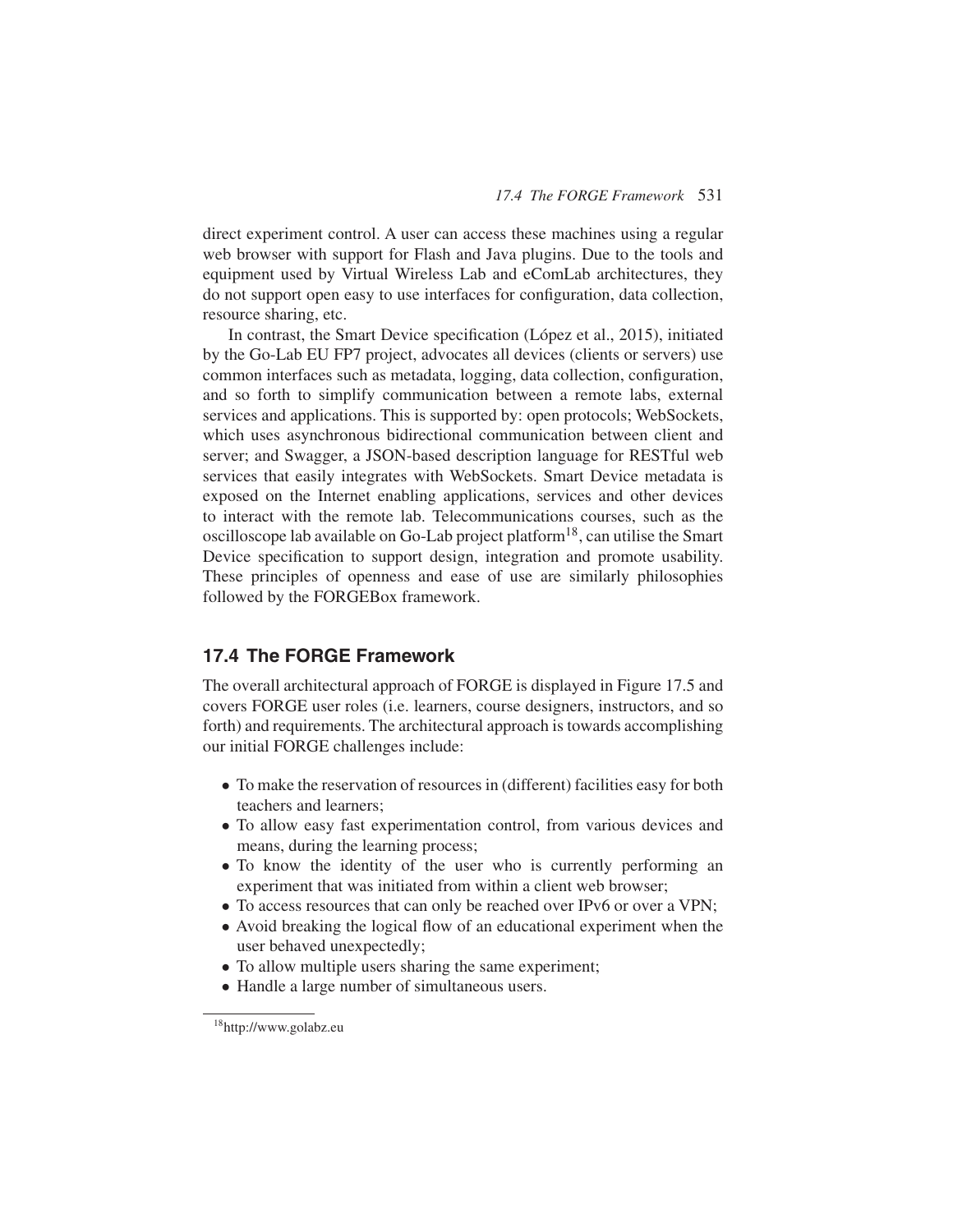

Figure 17.5 FORGE architectural approach.

It is also important to use existing eLearning technology and try to seamlessly integrate it with our FORGE artefacts. Thus, all developments made in our core entities, consider open and well known eLearning technologies. We investigated solutions of exploiting these eLearning technologies in two areas: interoperability and means to study user behaviour while learning on top of FIRE. These technologies are the Learning Tools Interoperability (LTI) standard, SCORM and the Experience API (xAPI), commonly known as the Tin Can API.

LTI adoption provides better integration between FORGE technology and existing LMSs and VLEs. LTI provides a seamless experience for learners while interacting both with the LMS/VLE content and the remote FIRE resource. Consequently, LTI makes it much easier for organizations to adopt and use the FORGE technologies and integrate them with their own already deployed learning systems. xAPI on the other hand allows instructors to study learners' behaviour while interacting with a facility.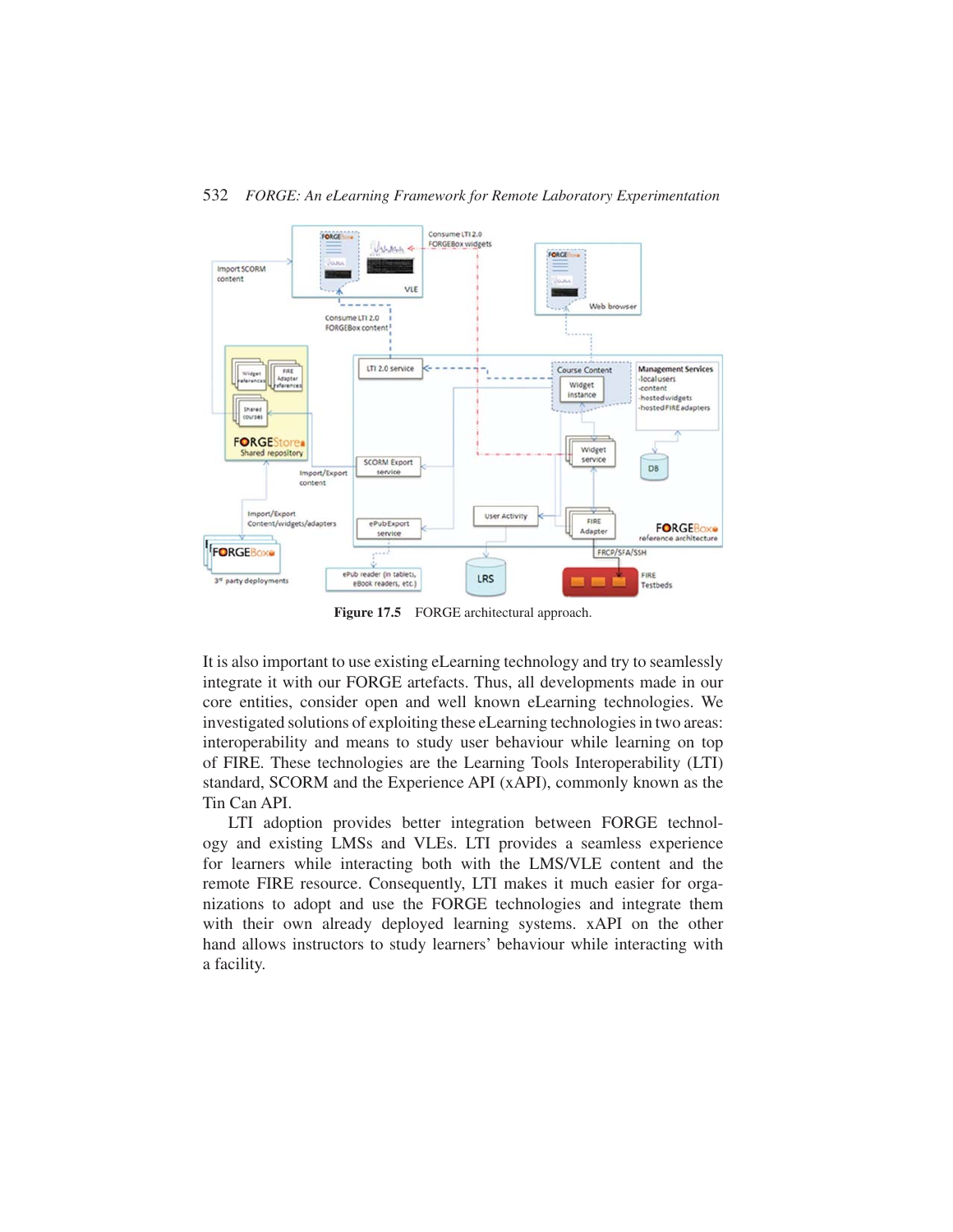#### *17.4 The FORGE Framework* 533



Figure 17.6 Reference architecture for a FORGE widget.

To address the above, we created a reference architecture for widgets and FIRE adapters that support interacting with remote facilities of FIRE through a VLE. Figure 17.6 displays our proposed reference architecture for a widget, with architectural components that a developer would need to implement in order to achieve the most desirable result of bridging learning with FIRE remote resource interactivity. Since widgets are web services hosted somewhere on the Internet ready to be consumed by other web content, the architecture defines both the widget UI as well as the backend domain logic and core architectural components. Next we discuss supported usage roles and each architectural component. These supported roles are:

- **Service Administrator**: the user responsible for the whole widget web service. Service Administrator can login to the host machine and administer the service that provides the widget to consumers. Service Administrator can also manage for example users, registrations etc. The use cases are specific to the capabilities that the widget service will offer. E.g. the administrator of the ssh2web widget can allow specific domains that can use the service.
- **LMS/VLE Administrator**: responsible to integrate the widget to the target learning system LMS/VLE or even in an eBook. He needs to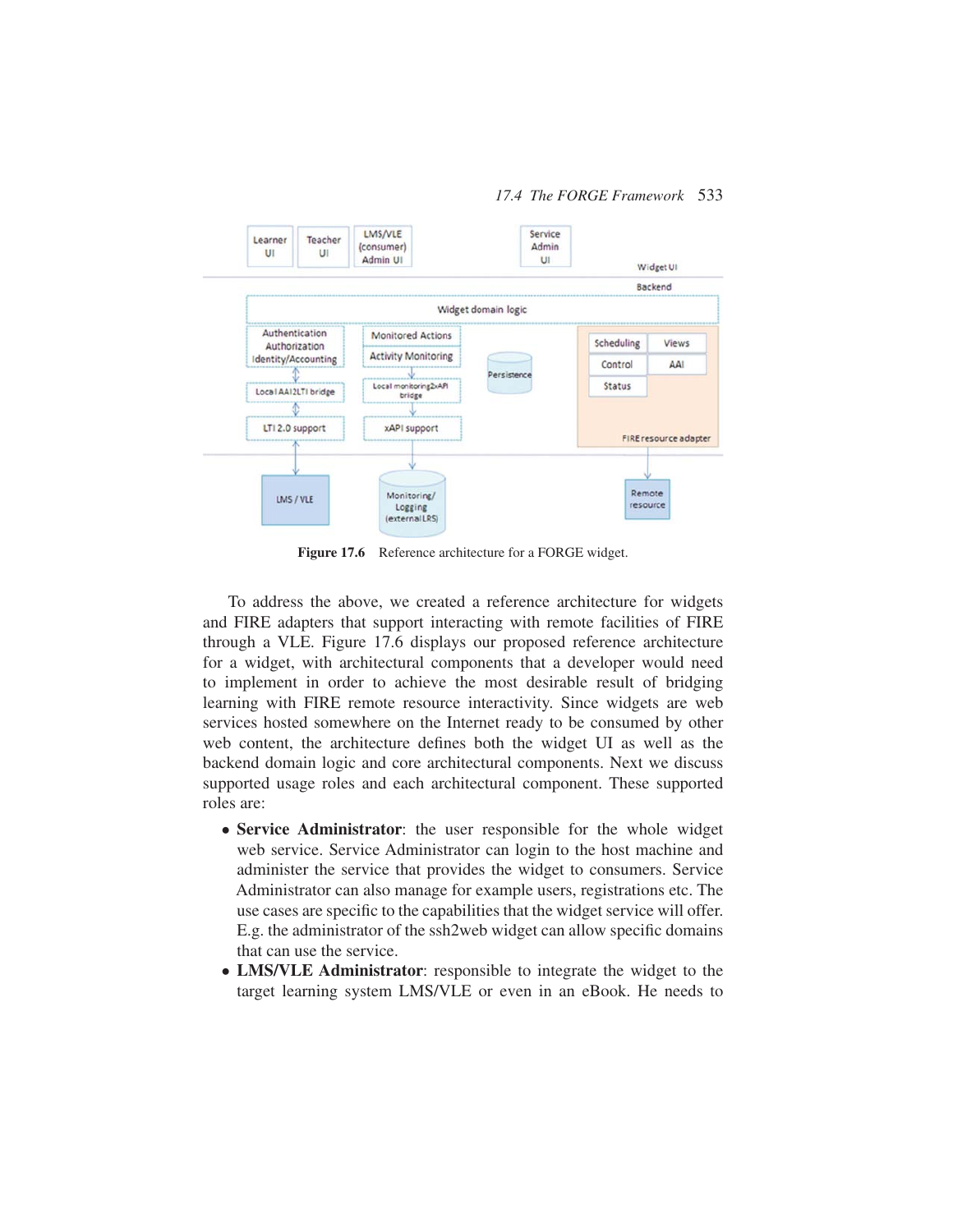pay attention to the widget documentation, how it is delivered (i.e. as a URL), its API, it's LTI compatibility, etc. For example, an administrator responsible for a Moodle installation could visit FORGEStore and read the documentation of the widget. Then he could register the widget into the Moodle environment by using the LTI registration URL of the widget service.

- **Teacher/Instructor**: defines the behaviour and settings for a specific course. He can also use the interface to reserve resources or setup the testbed.
- **Learner**: interacts with the widget and the remote resource during the learning process.

The widget UI is the main component that a user uses to interact with the widget. To behave correctly, the Widget service must know the context that it works under, in order to properly display the equivalent UI according to the user role. Thus, if possible, the widget should be aware of:

- The consumer service into which it is hosted and operating (i.e. is it an LMS/VLE, the VLE URL, an eBook, etc.);
- The kind of consumer (i.e. its capabilities, browser, tablet etc.);
- The identity of the current user and his role;
- The current course (content or page reference).

All this information can be passed either through a widget API (e.g. passing URL parameters) or via more modern ways such as the LTI API. According to the user role there should be different UIs. Thus some first requirements for a widget service should be:

- An API to call the widget and pass user identity and context;
	- For this, LTI usage is encouraged
- Specific endpoints (URLs) that will service each user according to his role
	- E.g., service administrators visit http://www.mywidgeturl.org:8080/ admin
	- E.g., a VLE admin visits http://www.mywidgeturl.org:8080/lti/ register

It is not necessary for widgets to implement all these user interfaces. For example, the FORGE widgets of Teacher Companion Lab courses don't need to provide a Learner UI since they can be used only by Teachers.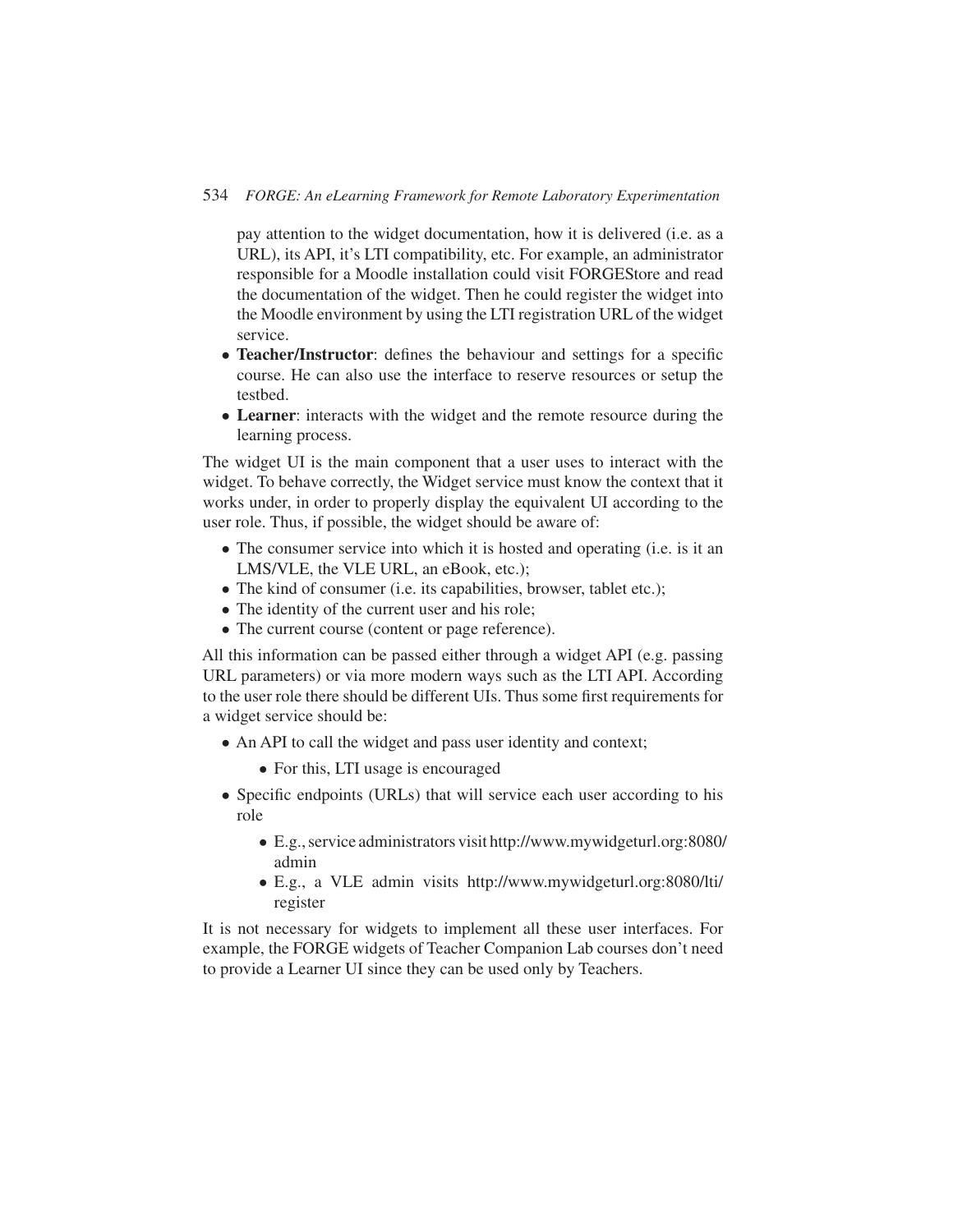# **17.5 Courseware and Evaluation**

In this section the FORGE methodology is presented. It has been developed based an analysis of the state of the art in educational technologies with a specific focus on remote laboratories and online learning. We also outline the FORGE mechanisms for collecting learning analytics information based on a synthesis of available research and using existing technologies and standardisation efforts. Finally, we provide an overview and evaluation of five FORGE courses presented to over one thousand students.

#### **17.5.1 The FORGE Methodology**

One of the main goals of FORGE is to enable educators and learners to access and actively use FIRE facilities in order to conduct scientific experiments. We thus follow a constructivist approach to education where learning takes place by students creating artefacts rather than assuming the passive role of a listener or reader. Our approach is based on a wide range of studies that have shown that with the right scaffolding competent learners benefit greatly from constructivist or learning-by-doing approaches (De Jong, 2006, Hakkarainen, 2003, Kasl and Yorks, 2002). The experiment-driven approach of FORGE contributes to fostering constructivist learning by turning learners into active scientific investigators, equipped with world-class experimentation facilities.

From a learning technology perspective, FORGE is building upon new trends in online education. More specifically, in online educational platforms such as iTunes U, as well as in MOOCs, we see the large-scale take-up and use of rich media content. These include video in a variety of formats including webcasts and podcasts and eBooks, which can contain multimedia and interactive segments. In particular, eBooks provide a new level of interactivity since specific learning text, images and video can be closely integrated to interactive exercises<sup>19</sup>. In the context of the European project  $EUCLID<sup>20</sup>$  (EdUcationalCurriculum for the usage of Linked Data), we have been producing such interactive learning resources about Linked Data and delivering them in a variety of formats, in order to be accessed from a

<sup>19</sup>http://www.youtube.com/watch?v=KXCHKYsi1q8

 $^{20}$ http://www.euclid-project.eu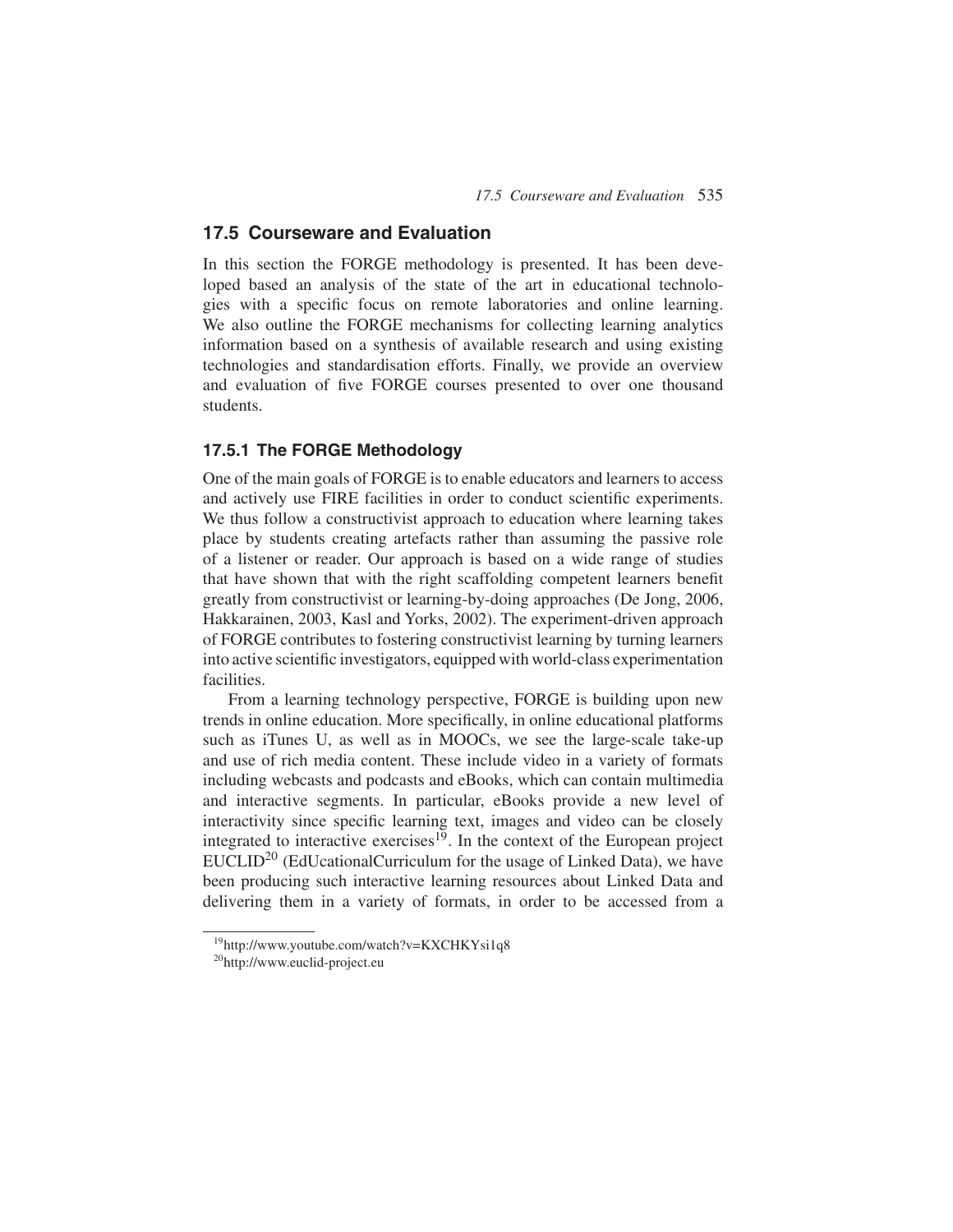variety of devices, both mobile (tablets and smartphones), as well as desktop computers. Building on this work, FORGE is producing interactive learning resources targeting a wide range of mediums and devices in order to maximise its impact on the eLearning community.

FORGE is enabling students to set-up and run FIRE experiments from within rich related learning content embedded as widgets inside interactive learning resources. Widgets are powerful software components that can be reused across different learning contexts and for different educational purposes. They offer a simple interface and can accomplish a simple task, such as displaying a news feed. They can also communicate with each other and exchange data, so that they can be used together to create mashups of widgets that complement each other. The portability of widgets as bespoke apps that can be embedded into a variety of online environments ensures that the FORGE learning solutions implemented as widgets have a high reusability factor across multiple learning domains and online learning technologies. Within FORGE, widgets enable educators and learners to access and actively use Future Internet facilities as remote labs in order to conduct scientific experiments. Learners and educators can setup and run Future Internet experiments from within rich related learning content embedded as widgets inside interactive eBooks and LMSs.

The FORGE methodology for the production of FIRE-enabled course consists of the following steps(Mikroyannidis et al., 2016):

- *Specifying course requirements.* In this step, the educator specifies the overall course requirements, including the learning objectives of the course, the required skills, the skills that will be acquired by learners after completing this course, the course timeframe, the number of learners and the method of delivery (online, face-to-face, or blended).
- *Identifying FIRE facilities*. In this step, the educator identifies the FIRE facilities that will suit the course requirements. These FIRE facilities will be selected based on their suitability for the learning objectives of the course and its associated skills. The number of learners and timeframe will also play a role in selecting a FIRE facility based on its availability. The first and most important task is to identify the *facility features* which match the intended course content. When someone, for example, wants to include experimental exercises using specially developed wireless transmission protocols, a facility should be chosen where one has permission to adapt the radio drivers or where one can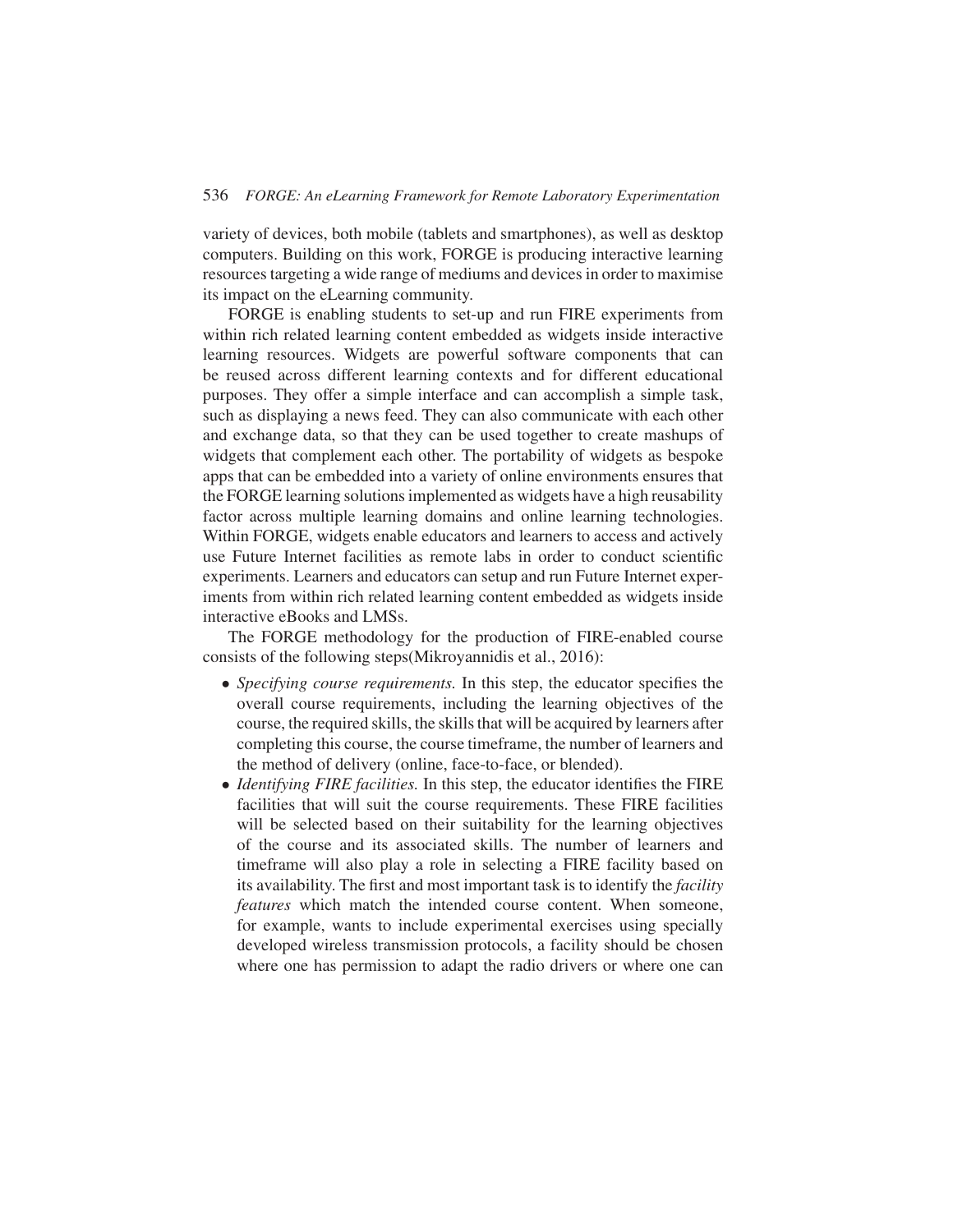use cognitive radio devices, etc. A basic overview of the most prominent facility features covered in Fed $4$ FIRE $^{21}$  portal.

- *Authoring educational content.* The educational content that will form the learning pathway of the course is authored in this step. Finding open educational resources that are suitable for the course is quite important, as these can be reused, adapted and repurposed to fit the course learning objectives and other requirements. These resources can have the form of text that describes the theory behind a specific exercise, questionnaires with multiple-choice options, videos with lectures, videos with instructions on how to conduct the exercise, images and diagrams about the architecture and topology of the required components, graphical representations of the desired results etc.
- *Integration of FIRE facilities and content.* In this step, the selected FIRE facilities and the educational content of the course are integrated in order to form the complete learning pathway. FIRE facilities are commonly integrated as widgets, which can be reused across different learning activities for different learning purposes.
- *Deployment*. The deployment of the course for delivery to learners is performed in this step. Depending on the course requirement for delivery (online, face-to-face, or blended), the educator can deploy the course within a LMS, a VLE, or as an interactive eBook.
- *Evaluation*. In this step, the educator evaluates the success of the course, based on qualitative feedback received from learners via surveys and questionnaires, or via quantitative data collected by Learning Analytics tools that track the interactions of learners with the course materials and with each other.
- *Reflection and adaptation*. By analysing the qualitative and quantitative data collected from the evaluation of the course, educators have the opportunity to reflect and draw some conclusions not only about potential adaptations and improvements to the course, but also, and most important, on the impact of the course on the students and their skills and knowledge acquired.

Figure 17.7 summarizes the FORGE methodology, showing the steps to be followed in order to deploy, create, use, and/or reuse a FORGE course. As depicted, two main phases should be considered: a) Course preparation, and b) Course deployment. In each phase, different processes are defined in order to

<sup>21</sup>http://www.fed4fire.eu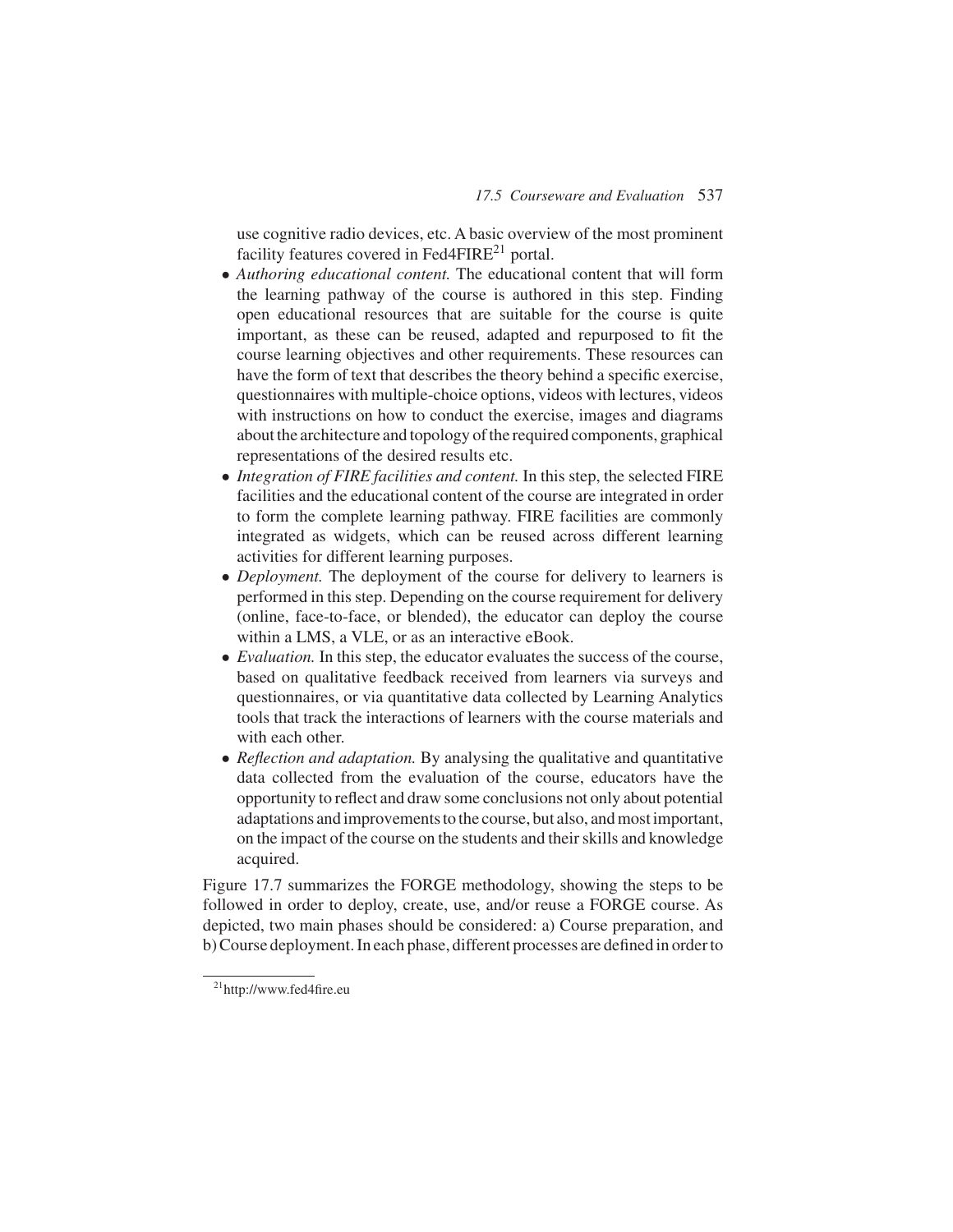

538 *FORGE: An eLearning Framework for Remote Laboratory Experimentation*

Figure 17.7 The FORGE methodology flowchart.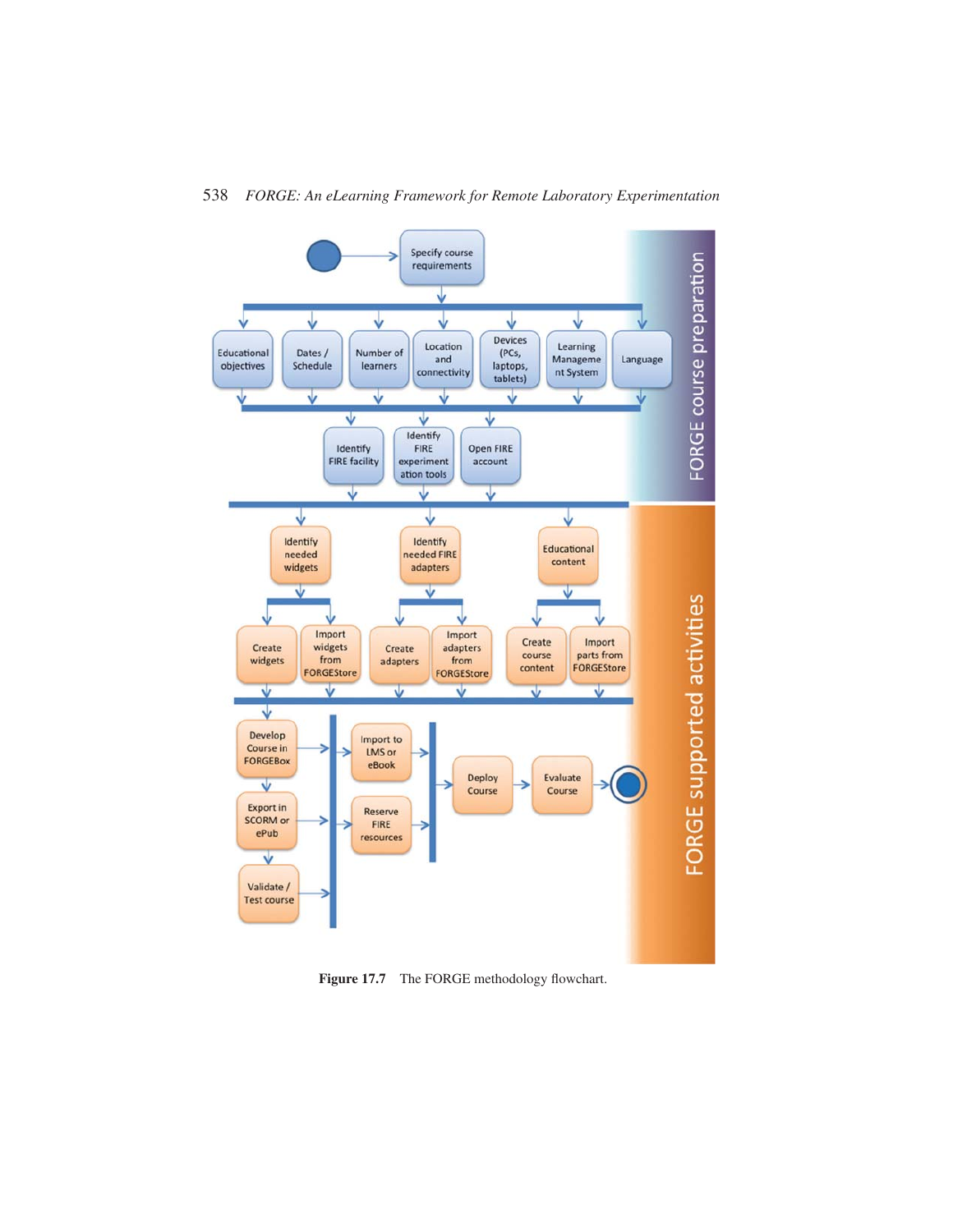guide course developers and learners towards a successful course deployment and learning experience.

#### **17.5.2 Learning Analytics**

LearningAnalytics can be described as the *"measurement, collection, analysis and reporting of data about learners and their contexts, for purposes of understanding and optimizing learning and the environments in which it occurs"*. <sup>22</sup> The field of Learning Analytics is essentially a *"bricolage field, incorporating methods and techniques from a broad range of feeder fields: social network analysis (SNA), machine learning, statistics, intelligent tutors, learning sciences, and others"* (Siemens, 2014).

Learning Analytics applies techniques from information science, sociology, psychology, statistics, machine learning, and data mining to analyse data collected during education administration and services, teaching, and learning. Learning Analytics creates applications that directly influence educational practice (Shum et al., 2012). For example, the OU Analyse<sup>23</sup> project deploys machine-learning techniques for the early identification of students at risk of failing a course. Additionally, OU Analyse features a personalised Activity Recommender advising students how to improve their performance in the course.

With Learning Analytics, it is possible to obtain valuable information about how learners interact with the FORGE courseware, in addition to their own judgments provided via questionnaires. In particular, we are collecting data generated from recording the interactions of learners with the FORGE widgets. We are tracking *learner activities*, which consist of interactions between a *subject* (learner), an *object* (FORGE widget) and are bounded with a *verb* (action performed). We are using the Tin  $Can^{24}$  API (also known as xAPI) to express and exchange statements about learner activities, as well as the open source Learning Locker<sup>25</sup> LRS (Learning Record Store) to store and visualise the learner activities.

Figure 17.8 depicts the widget-based architecture adopted in FORGE. The FORGE widgets use LTI  $2.0^{26}$  for their integration within a LMS. The FIRE

 $^{22}$ 1st International Conference on Learning Analytics and Knowledge – LAK 2011 https://tekri.athabascau.ca/analytics/

<sup>23</sup>https://analyse.kmi.open.ac.uk

<sup>24</sup>http://tincanapi.com/

<sup>25</sup>http://learninglocker.net/

<sup>26</sup>http://www.imsglobal.org/toolsinteroperability2.cfm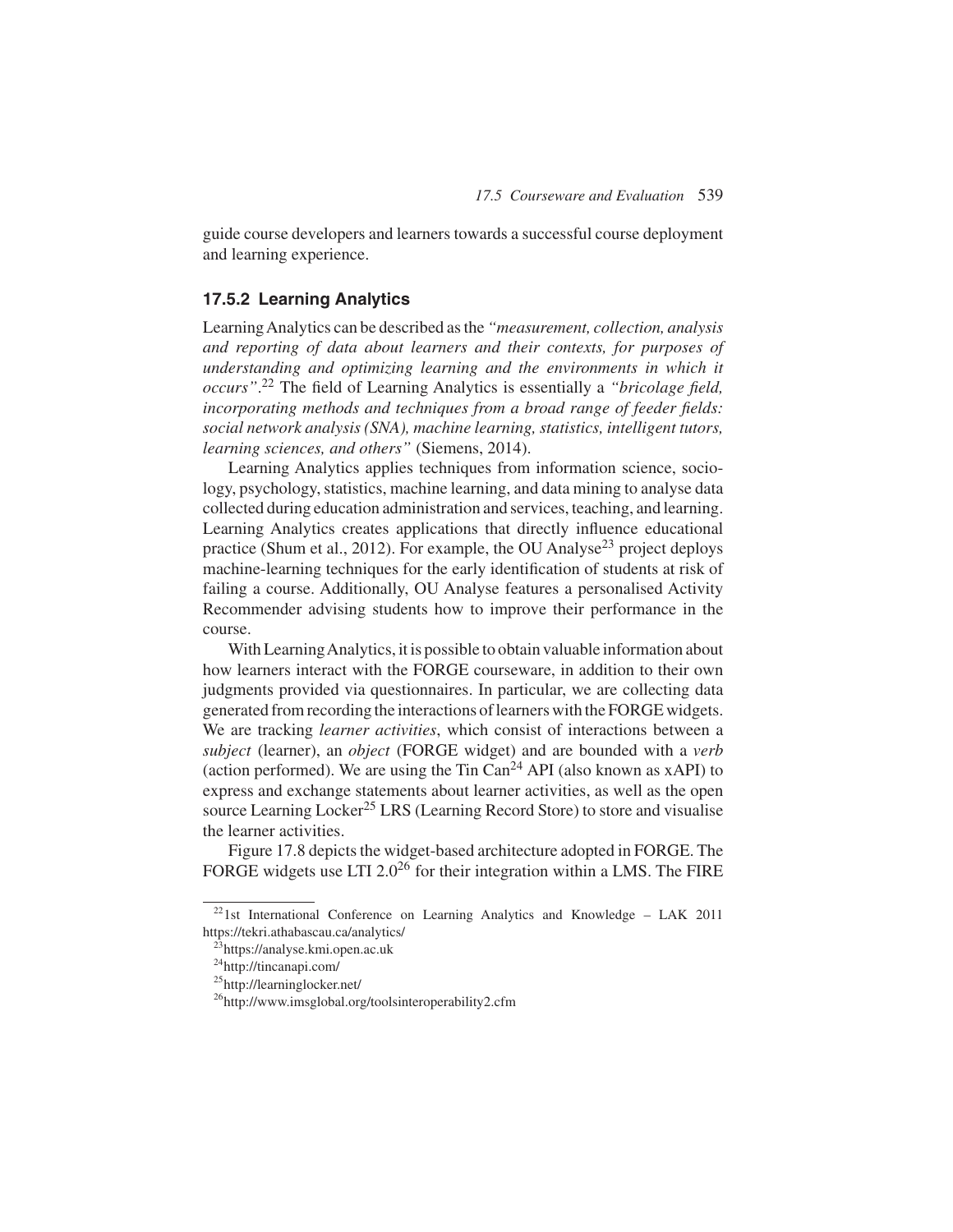

540 *FORGE: An eLearning Framework for Remote Laboratory Experimentation*

**Figure 17.8** The widget-based FORGE architecture for learning analytics.

Adapters function as a middleware between the FORGE widgets and the FIRE facilities (testbeds), while the FORGEBox layer offers a seamless experience while learners are performing a course, reading content and interacting with FIRE facilities. All the interactions performed by users on the course content and the widgets are recorded and stored in the Learning Locker LRS using the xAPI.

Learner activities on the FORGE widgets typically include the initialisation of an experiment, setting the parameters of the experiment and, finally, completing the experiment. Therefore, the learner activities captured by the FORGE widgets use the following types of xAPI verbs:

- *Initialized*<sup>27</sup>: Formally indicates the beginning of analytics tracking, triggered by a learner "viewing" a web page or widget. It contains the (anonymised) learner id and the exercise/widget that was initialized.
- *Interacted*<sup>28</sup>: Triggered when an experiment is started by the learner, containing the learner id, the exercise and possible parameters chosen by the learner. These parameters are stored in serialized JSON form using the result object, as defined by the xAPI.

<sup>27</sup>http://adlnet.gov/expapi/verbs/initialized

<sup>28</sup>http://adlnet.gov/expapi/verbs/interacted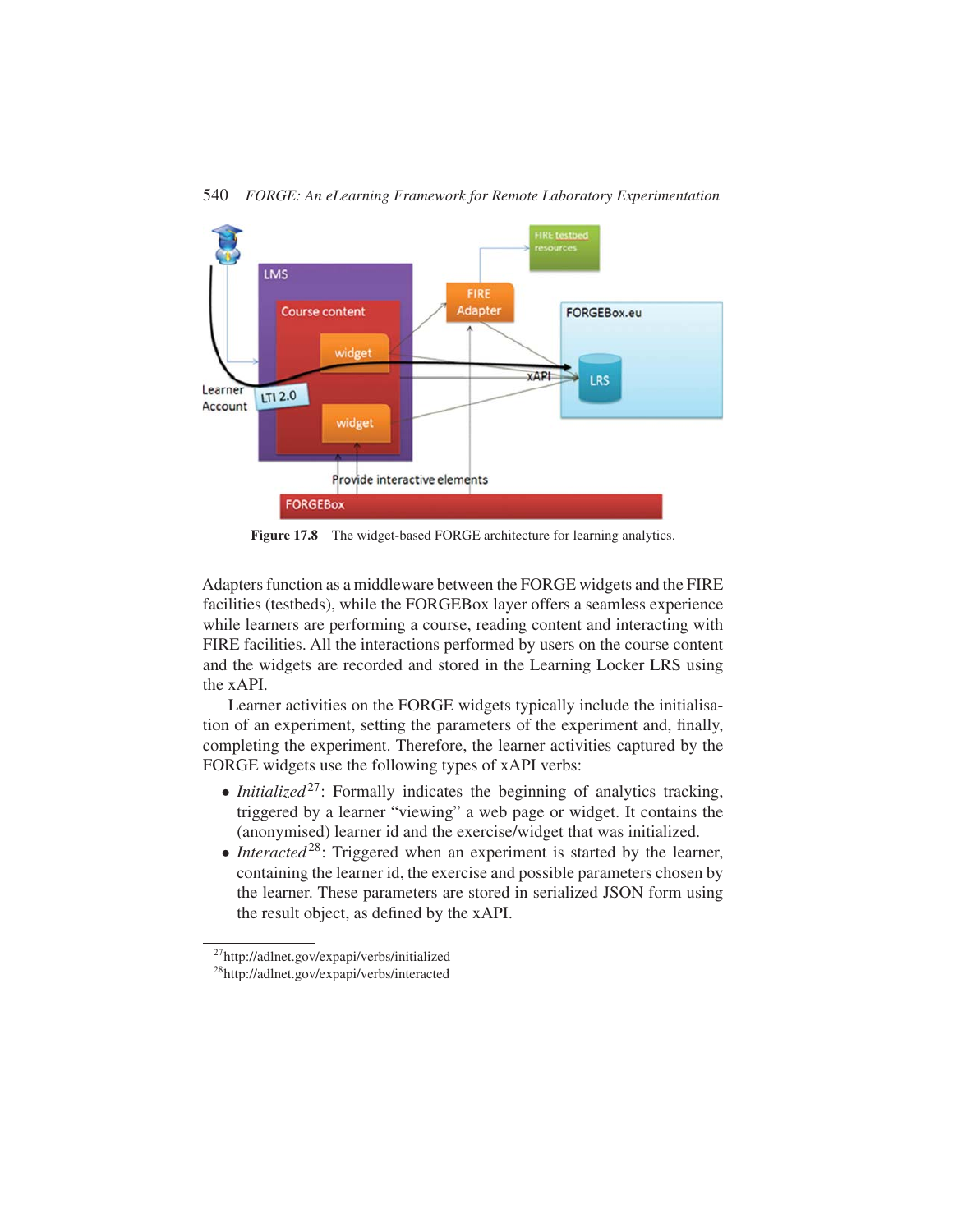• *Completed*<sup>29</sup>: The final verb, signalling completion of an exercise by the learner. We can also include the duration that a learner took to perform the experiment, formatted using the ISO 8601 duration syntax following the xAPI specifications.

More specialised learner activities are also recorded by the FORGE widgets depending on the functionalities offered by each widget. For example, the PT Anywhere<sup>30</sup> widget, which offers a network simulation environment, records the following types of activities, reusing already defined vocabulary $31$ :

- *Device creation, update and removal*:We use the verbs "create", "delete" and "update" from "http://activitystrea.ms/schema/1.0/".
- *Link creation and removal* (i.e., connecting and disconnecting two devices): The link creation and removal is expressed as a user creating a link that has its two endpoints defined as contextual information. Another alternative could have been to use non-existing connect/disconnect verbs to express that a user connects a device to another one (the latter should have been added as contextual information). However, we chose the first alternative because it reuses already existing verbs.

FORGE provides learners with Learning Analytics dashboards in order to raise their awareness of their learning activities by providing an overview of their progress or social structures in the course context. Learners are offered with detailed records of their learning activities, thus being able to monitor their progress and compare it with the progress of their fellow learners.Additionally, the Learning Analytics dashboards targeted to educators provide an in-depth overview about the activities taking place within their courses, thus making the educators aware of how their courses and experimentation facilities are being used by their students.

# **17.5.3 WLAN and LTE (iMinds)**

iMinds has created two 'flipped labs' (for blended learning in a 'flipped classroom') for learners to better understand what is affecting the data throughput over two different types of wireless networks. One lab is using aWireless Local Area Network (WLAN) network with Wi-Fi technology while the other lab is using a 4G cellular network with Long Term Evolution (LTE) technology. By changing parameters in web based 'widgets' with a cross-platform and

<sup>29</sup>http://adlnet.gov/expapi/verbs/completed

<sup>30</sup>http://pt-anywhere.kmi.open.ac.uk

<sup>31</sup>https://registry.tincanapi.com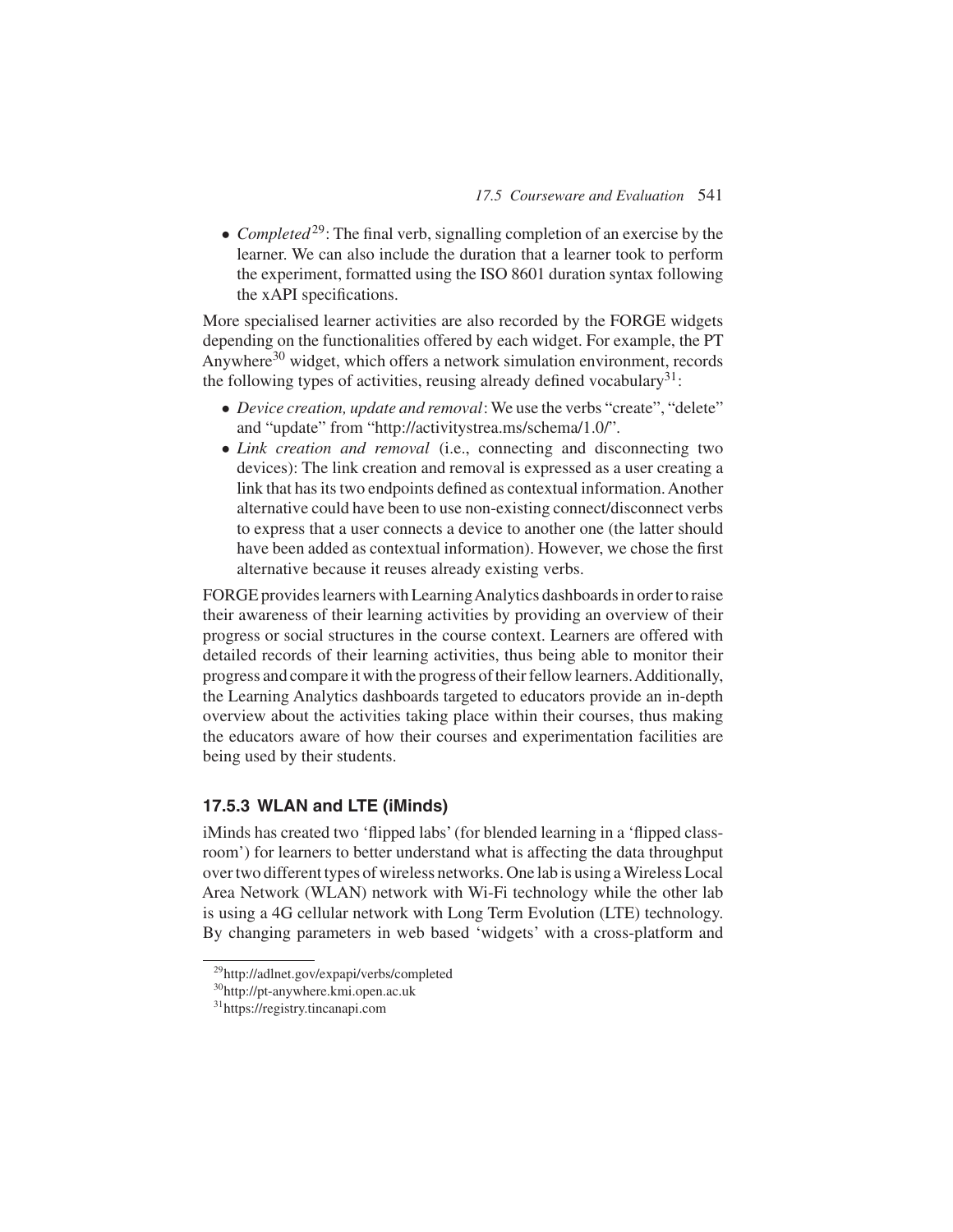

**Figure 17.9** Screenshot of a web-based learner interface at the iMinds' WLAN and LTE lab.

easy-to-use interface (which is integrated in e.g. a LMS, eBook or any web page), learners can see the resulting throughput in a graph, based on the measurement results that are being collected from a real live experiment at the FIRE facilities of iMinds. Various back-end 'adapters' enable the communication between the front-end widgets and the actual resources at the FIRE facilities via the jFed CLI.

These labs were traditionally taught with local hardware, but were ported via the FORGE project to FIRE facilities. We now benefit from the resulting 'flipped labs' because the automating of the lab configuration simplifies lab sessions organisation at any given moment and at any given location. Furthermore, more advanced hardware of FIRE facilities can be used that would otherwise be unavailable locally.

The course is executed on two FIRE facilities, operated by iMinds: the w-iLab.t wireless testbed and the Virtual Wall (see Figure 17.10). The actual experimentation machines are located in the w-iLab.t testbed, where they are dynamically selected from 75 wireless nodes, depending on availability. These machines are controlled from a node of the Virtual Wall, a testbed consisting of 400 multi-core servers.

The Virtual Wall node contains the interactive course components and is responsible for controlling the wireless nodes with an "cOntrol and Management Framework" (OMF) Experiment Controller. All user interactions go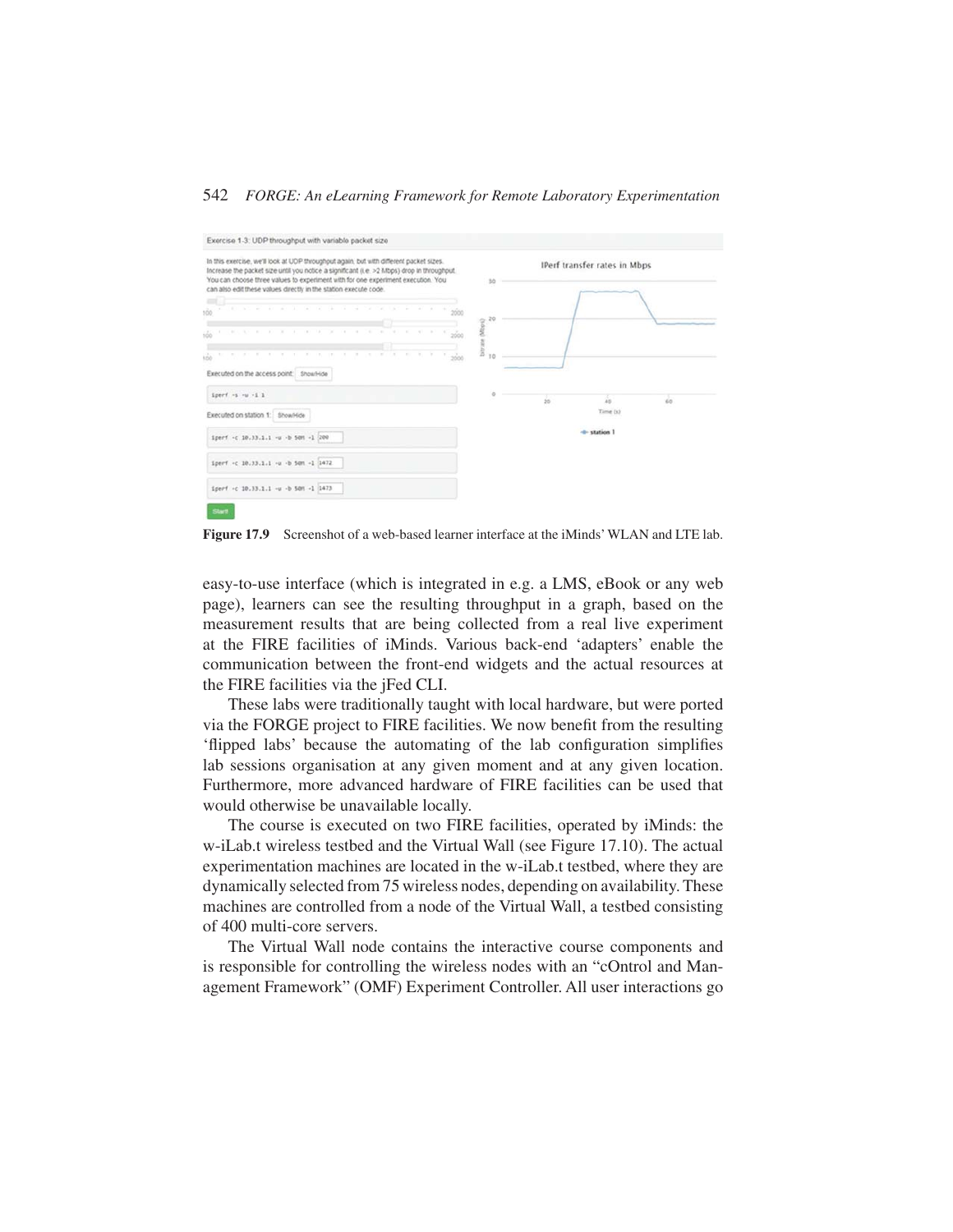

Figure 17.10 iMinds' iLab.t testing facilities used for the WLAN and LTE labs.

through this machine, which uses adapters and widgets, developed within FORGE, for executing and visualizing the experiments. Thanks to our extensions within the widgets and adapters, multiple learners can simultaneously access the interactive course and share FIRE resources.

The WLAN lab was executed for the first time for about 90 students in February 2015 at Ghent University (Belgium). Next additional executions took place at Trinity College Dublin (Ireland) in February 2015 for about 25 students and at Universidade de Brasil (Brazil) in May 2015 for about 20 students. During 2016, the WLAN course was executed a few more times: once again at Ghent University in March 2016 for about 90 students, once again at Trinity College Dublin in March 2016 for about 25 students, once again at Universidade de Brasil in May 2016 for 8 students and once at Universitat Politècnica de València (Spain) in December 2015 for 6 students. The LTE course was also deployed and executed in 2016: once at Ghent University in April–May 2016 for about 90 students and once at Universitat Politècnica de València (Spain) in December 2015 for 6 students.

Both teaching methods are possible for executing the WLAN or LTE lab: 'in-classroom' versus 'self-assessment'. When taught 'in-classroom', the lab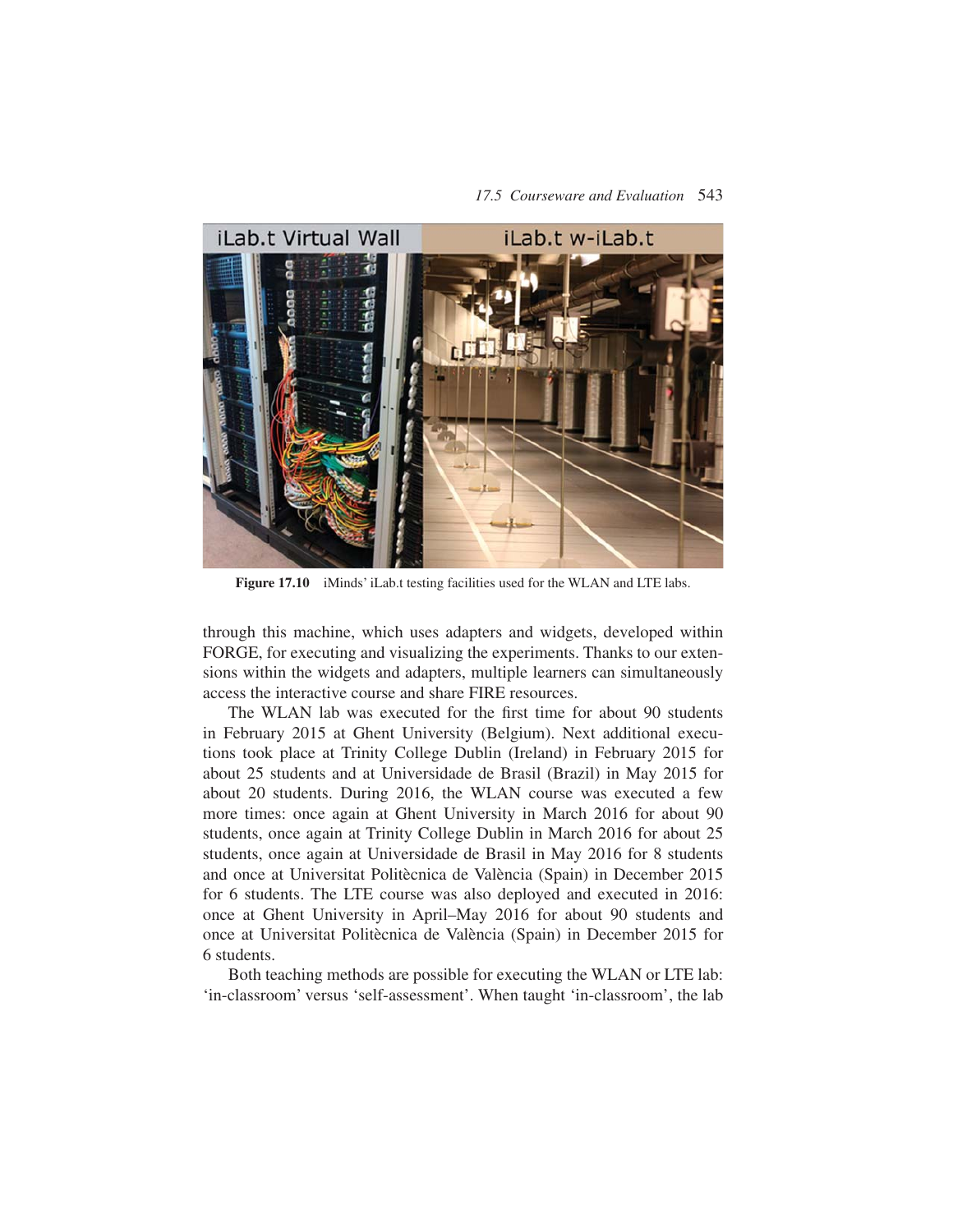

**Figure 17.11** Interaction of different components between learner and FIRE facilities for the iMinds' WLAN and LTE labs.

was organized to last for 2–3 hours and took take place in a computer lab room where students could perform the FIRE experiments online with coaching of university staff members. The students answer the lab questions on paper or online and staff members corrected these afterwards. When taught as 'selfassessment home assignment', the students were given some time (typically about two weeks) to perform the lab individually at the time and the moment of their choice. The lab questions, which students had to answer, were converted to allow automated correction (i.e. multiple choice questions, numeric answers and 'fill-in-the-gap' questions) within a dedicated (Moodle-based) system to make this self-assessment possible and to provide immediate feedback to the students.

We also collected both qualitative and quantitative feedback from the students themselves. The qualitative feedback was collected via a survey, using 5-Likert-scale statements and some open questions. For quantitative feedback, learning analytics were applied using TinCan API, Learning Locker etc. In Figure 17.12, we have plotted the average score for each of the different qualitative survey questions, both for 2015 and 2016 for students at Ghent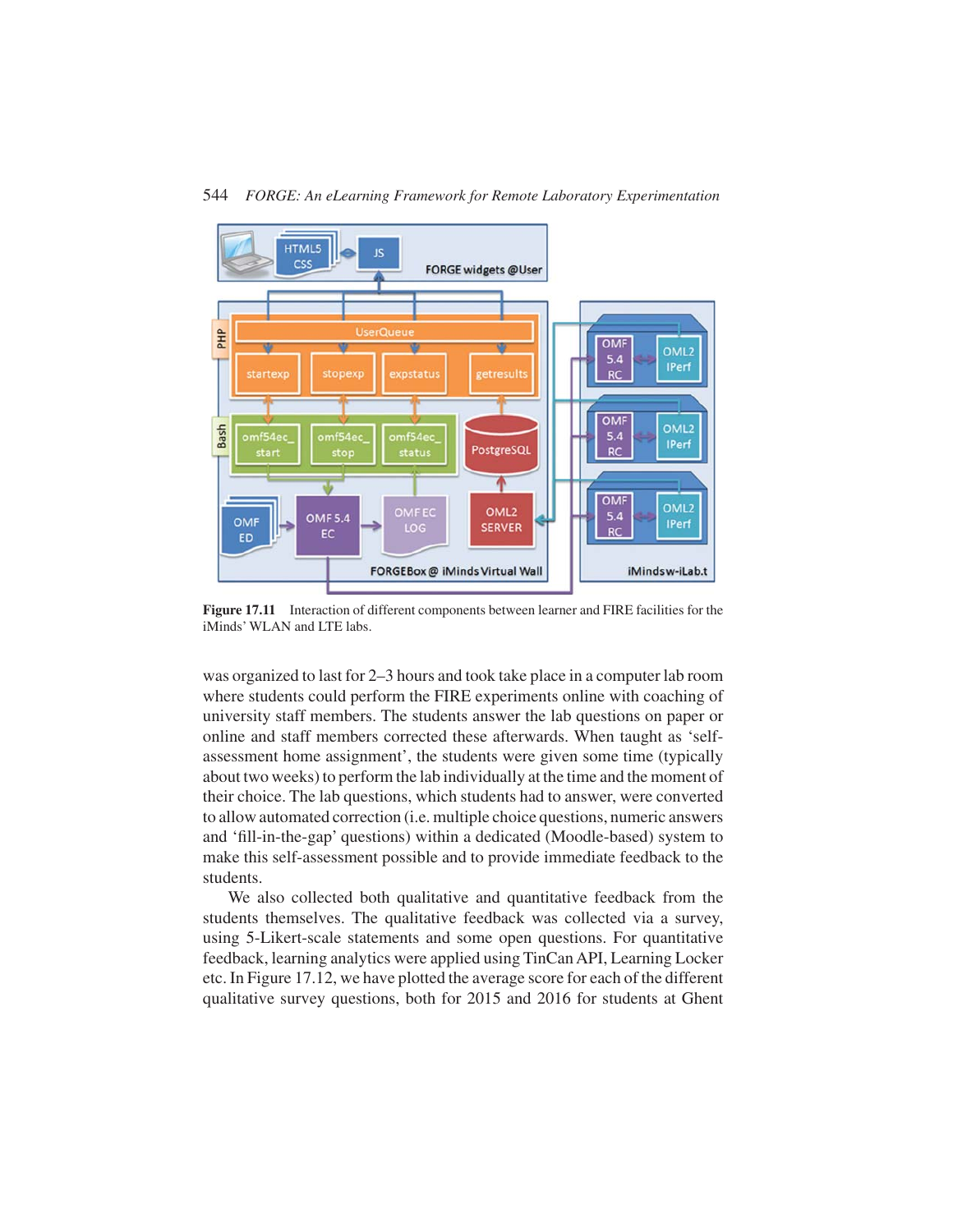

**Figure 17.12** Average score for the qualitative survey questions.

University. These had to be quoted on a 5-Likert-scale (1: strongly disagree, 3: neutral, 5: strongly agree). We notice very good scores for the different statements, averaging around '4' ("agree" with the statement) and the scores are consistent for 2015 and 2016. This indicates we were able to implement a successful course concerning its quality, effectiveness and ease of use.

Some student quotes from the surveys, which represent the general tendency, are mentioned below:

- *"The iMinds wall was easy to use"*
- *"Hands on approach"*
- *"No configuration hassle"*
- *"Actually learned some interesting concepts"*
- *"Cool new concept"*
- *"I could "pause" the session whenever i wanted and resume when i had time."*
- *"Modern and interactive learning environment"*
- *"I surprisingly enjoyed this Lab session a lot more than I thought I would"*
- *"The FORGE system is amazing!"*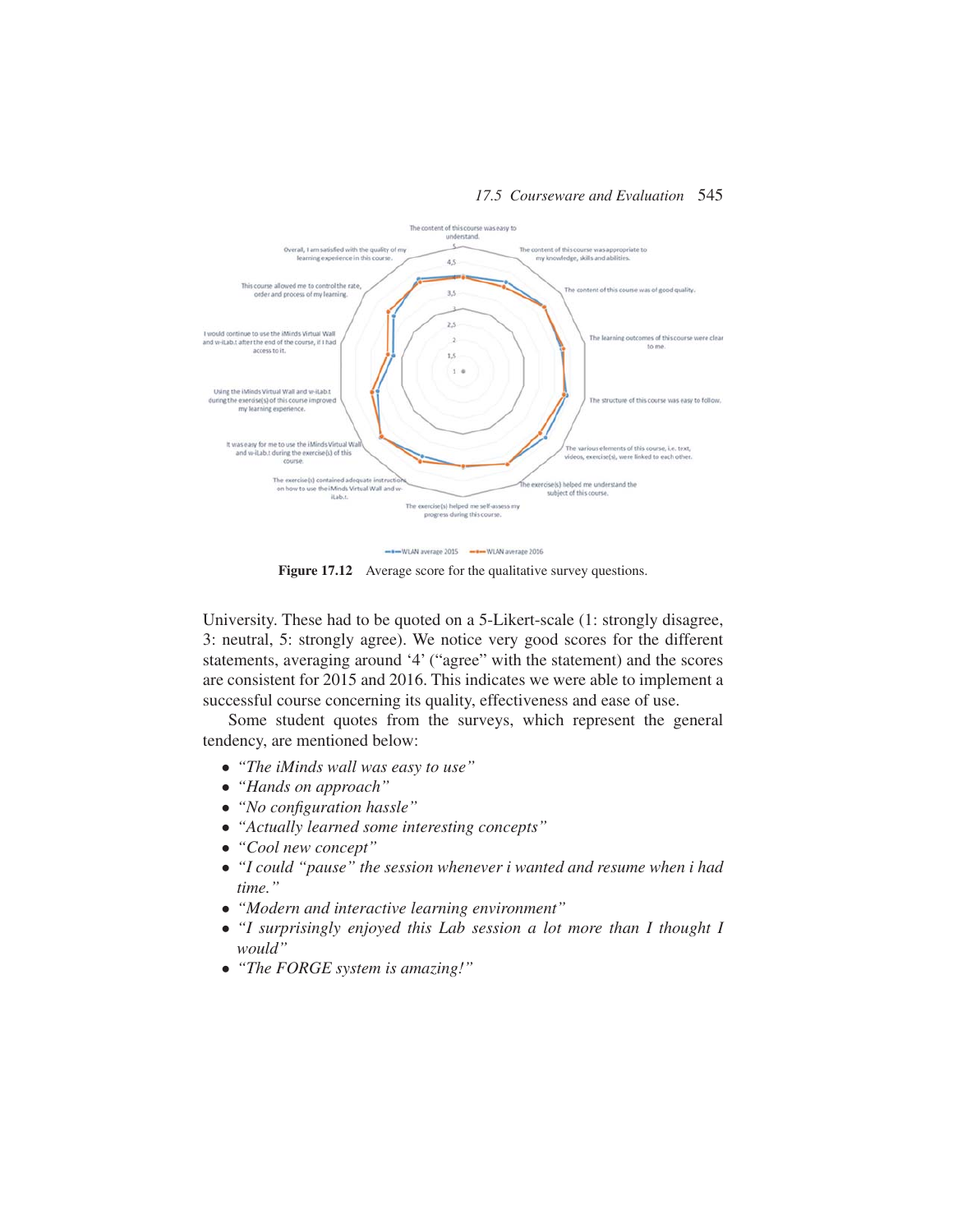The students were also asked whether they liked the overall concept of the home assignment or if they would have rather preferred traditional lectures and labs in-classroom. The results in Figures 17.13 and 17.14 show that more than 4 students out of 5 prefer this way of blended learning.

Based on the collected quantitative learning analytics information, teachers could analyse the most common mistakes students make and adapt their course to explain certain parts better. Furthermore, the activity of the different students could also be tracked and compared to their automated score within the self-assessment home assignment. This allows also to identify students who have cheated by extracting students who provide the correct answers to a question without having performed the necessary related experiment.

If you had the choice, what would you prefer? (68 responses)



**Figure 17.13** Preference of students (in 2016) for using the WLAN course as online home assignment versus teaching this via traditional in-classroom lectures.

If you had the choice, what would you prefer? (60 reacties)



**Figure 17.14** Preference of students (in 2016) for using the LTE course as online home assignment versus teaching this via traditional in-classroom lectures.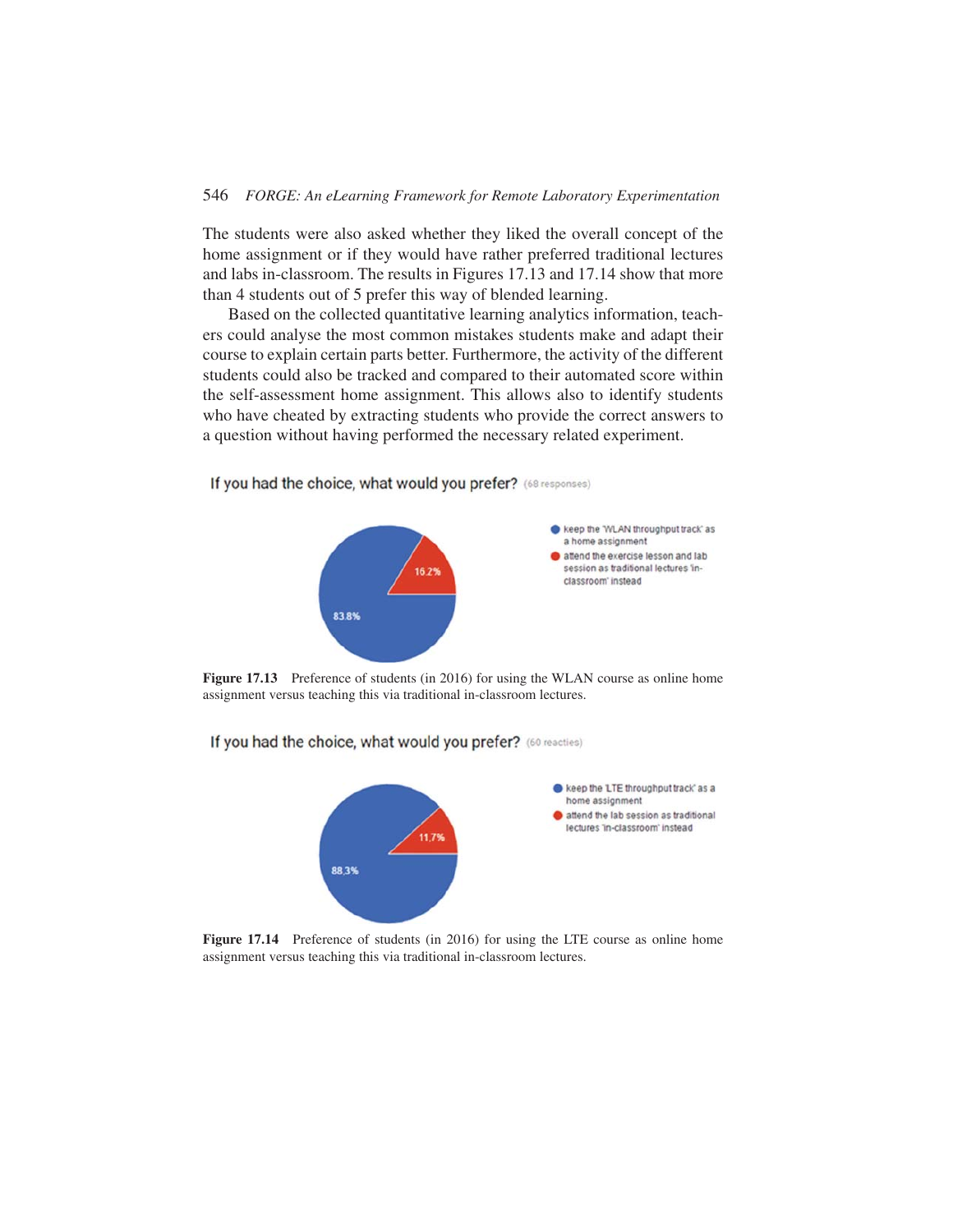#### **17.5.4 TCP Congestion Control and Metro MOOC (UPMC)**

Université Pierre et Marie Curie (UPMC) run the PlanetLab Europe (PLE) Network Operation Center (NOC). Thanks to its experience, it invested in PLE related widgets and FIRE adapters for setting up a prototype course – UPMC TCP Congestion Control. This in turn supported the launch of an external course called METRO MOOC. The UPMC TCP Congestion Control prototype course focus on a fundamental mechanism of TCP. After few exercises illustrating the congestion control mechanisms, real traces of long distance traffic are performed on the PLE facility and are analysed with a packet analyser tool. The development of the course itself is in line with the methodology described by FORGE.

Concerning the execution of the course, the initial planning was to include the course inside a basic networking teaching unit, taught in French and in English for several kind of students (Classical students, part-time industry students and EIT-digital Master School students). The course took place in October 2014 and October 2015, each time for one week. The PLE resources reservation and the teaching team preparation were done the week before. The maximum number of student groups at the same time guided resource reservation (students work in pair in all tutorials works). The maximum number of students in a group at the same time was 2, and there was a total of 30 student groups. All groups perform the course during the same time. Therefore, we made reservation of 1 PLE slice with 66 nodes: 33 Clients (30 + 3 spare nodes) and 33 servers. The only resource where the pair must be alone is the client to generate a correct capture. The 33 servers can be shared and are supposed to serve 3 clients each. We used a dedicated tool to make the reservation on the PLE slice to generate all the configurations. Figure 17.15 shows an example of the configuration.

The UPMC prototype course was executed two times in the classroom with a web interface on the computer where students usually make their practical work. Groups of 30 students worked in pairs with one tutor. These course labs follow a 2-hour lecture about Congestion control theory. The labs last for 4 hours but the remote lab part is quite short and is only needed to get some remote traces to analyse locally with the tools commonly used by students. The qualitative feedback was collected via a survey. The demographic information concerning the student include the following:

- 2014 web based UPMC course: 168 students
	- 160 French speaking/8 English speaking (ICT Digital)
	- 23 female (14%)/124 male (86%)
	- Most of the student are in the 21–30 age slot (average 22.3)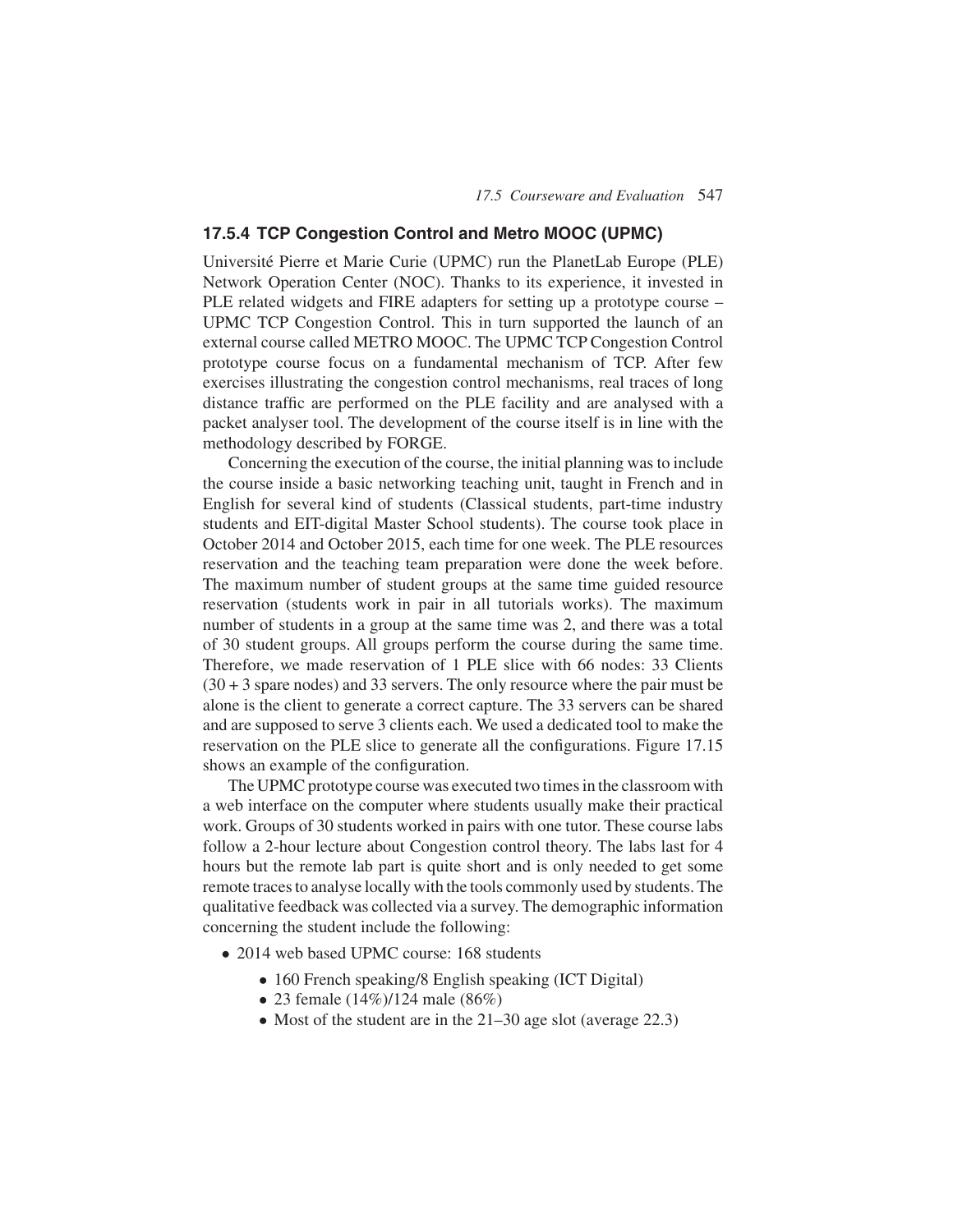| ł<br>Kalaallit<br>Nunaat<br>Greenland |                                                                                                                             |                                                                                                                                            |                                                                                     |                                                                 |                         | Plan<br>Satellite        |
|---------------------------------------|-----------------------------------------------------------------------------------------------------------------------------|--------------------------------------------------------------------------------------------------------------------------------------------|-------------------------------------------------------------------------------------|-----------------------------------------------------------------|-------------------------|--------------------------|
| $\frac{1}{1}$                         | Sverig<br>Sweder<br>Ísland<br>Iceland<br>Norge<br>Norway<br><b>United</b><br>Kingdo<br>Polska<br>Poland<br><b>itschland</b> | Suomi<br>Finland                                                                                                                           |                                                                                     | Россия<br>Russia                                                |                         |                          |
| North<br>Atlantic<br>Ocean<br>Google  | France<br>Italia<br>España<br>Spain<br>Italy<br>الحزائر<br>Algeria<br>$\frac{L}{Libya}$<br>Mali<br>Niger<br>تشاد            | Україна<br>Ukraine<br><b>Türkiye</b><br>Turkey<br>العراق<br>ابزأت<br>Iraq<br>Iran<br>Egypt<br>السعودية<br>Saudi Arabia<br>السودان<br>Sudan | Қазақстан<br>Kazakhstan<br>اقفانستار<br>Afghanistan<br>باكستان<br>Pakistan<br>India | <b>Монгол Улс</b><br>Mongolia<br>China<br>ประเทศไทย<br>Thailand | ipan<br>하인국<br>South Ko |                          |
|                                       | Tchad<br>Chad<br><b>Minerin</b>                                                                                             | <b>XTPAP</b>                                                                                                                               |                                                                                     |                                                                 |                         | Conditions d'utilisation |
| Restart experiment                    |                                                                                                                             |                                                                                                                                            |                                                                                     |                                                                 |                         |                          |
| <b>Client</b>                         |                                                                                                                             |                                                                                                                                            |                                                                                     |                                                                 |                         |                          |
| ple3.ipv6.lip6.fr                     |                                                                                                                             |                                                                                                                                            |                                                                                     |                                                                 |                         |                          |
| <b>Client port</b>                    |                                                                                                                             |                                                                                                                                            |                                                                                     |                                                                 |                         |                          |
| 8080                                  |                                                                                                                             |                                                                                                                                            |                                                                                     |                                                                 |                         |                          |
| Server                                |                                                                                                                             |                                                                                                                                            |                                                                                     |                                                                 |                         |                          |
|                                       | Inter-Continental planet2.pnl.nitech.ac.jp:8080                                                                             |                                                                                                                                            |                                                                                     |                                                                 |                         |                          |
| <b>Experiment name</b>                |                                                                                                                             |                                                                                                                                            |                                                                                     |                                                                 |                         |                          |
| test                                  |                                                                                                                             |                                                                                                                                            |                                                                                     |                                                                 |                         |                          |
| Index.html                            |                                                                                                                             |                                                                                                                                            |                                                                                     |                                                                 |                         |                          |
|                                       |                                                                                                                             |                                                                                                                                            |                                                                                     |                                                                 |                         |                          |
| 1Mo File<br>0                         |                                                                                                                             |                                                                                                                                            |                                                                                     |                                                                 |                         |                          |
| valider                               |                                                                                                                             |                                                                                                                                            |                                                                                     |                                                                 |                         |                          |
|                                       | <b>Figure 17.15</b>                                                                                                         | The TCP congestion control widget.                                                                                                         |                                                                                     |                                                                 |                         |                          |

- 2015 web based UPMC course: 150 students
	- 144 French speaking/6 English speaking
	- 26 female (17%)/124 male (83%)
	- Most of the student are in the 21–30 age slot (average 22.4)

In Figure 17.16, we have plotted the average score of each different question, both for 2014 and 2015.

UPMC also provided assistance with the creation of an external course called: "The Internet Measurements: a Hands-on Introduction" MOOC, which is offered by the French national e-learning platform France Université Numérique (FUN). This course has been developed with the METRO FORGE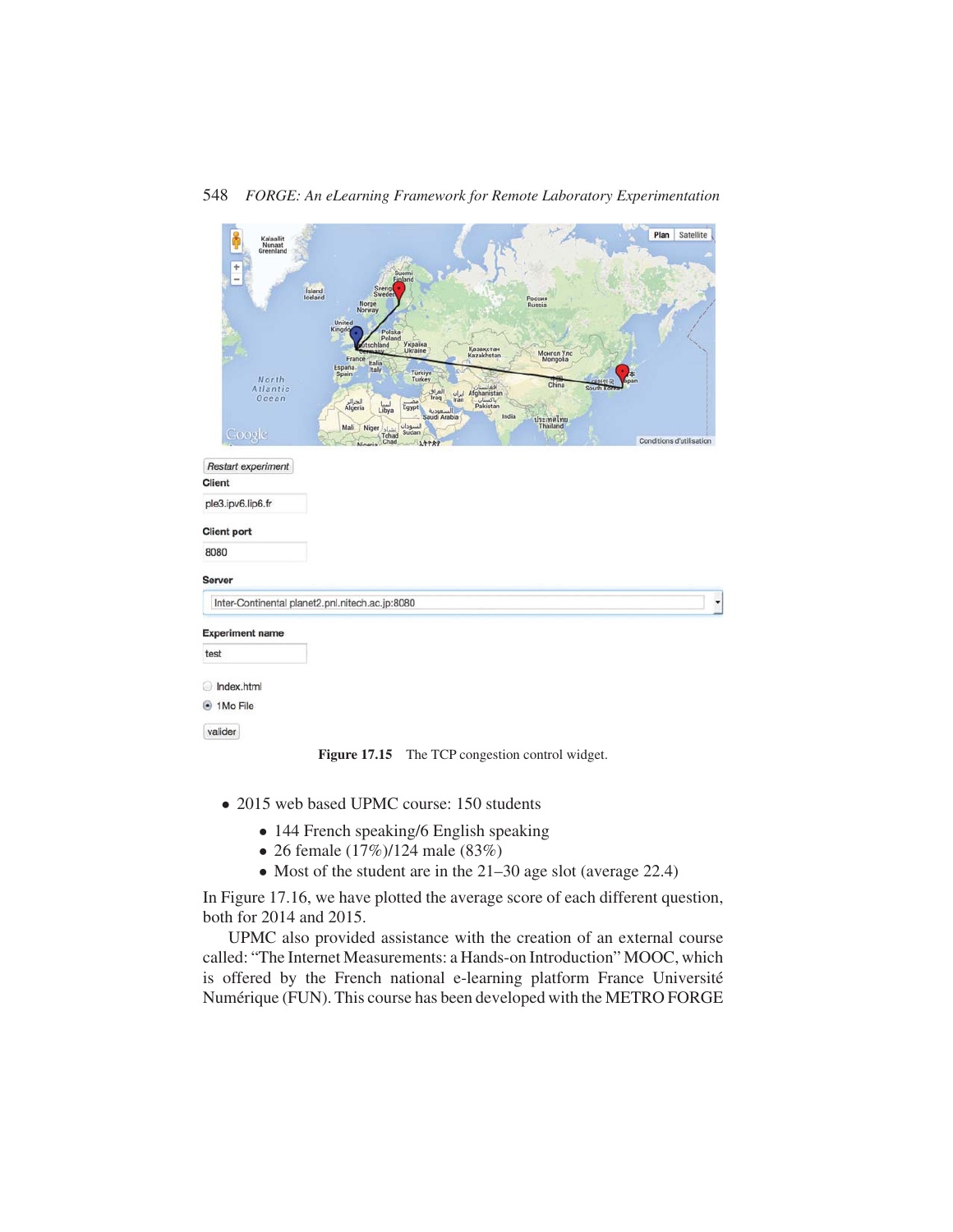#### *17.5 Courseware and Evaluation* 549



**Figure 17.16** UPMC lab course questionnaire average score (2014 and 2015).

open call project proposed by INRIA. This MOOC is intended to attract as much as 5,000 students. It has been open to public since 23 May 2016 and also uses PLE testbed for experimentations such as ping, traceroute and iperf. There are potentially hundreds of requests coming to the PLE testbed every minute in the MOOC context along with the usual usage by the researchers and PLE members. It is quite obvious that PLE can't handle such a high volume of requests coming almost every minute. In order to not overload the testbed side, the MOOC developed a REST API based solution with job scheduling. All the MOOC experiment requests are stored directly in a NoSQL document based database at the beginning with a job status "waiting to be executed". There are several agents (threads) checking the new jobs as soon as they arrive and based on the job already in hand they schedule and process the new jobs. The agent also calculates an estimated time of executing the new jobs and informs the users to come back after a certain time period to check the results. When the agents are free to take new jobs they process them and change the job status to "executing" and then to "completed". In this way the agents don't overload the testbed by scheduling the time to process new jobs. It is worthwhile to mention that,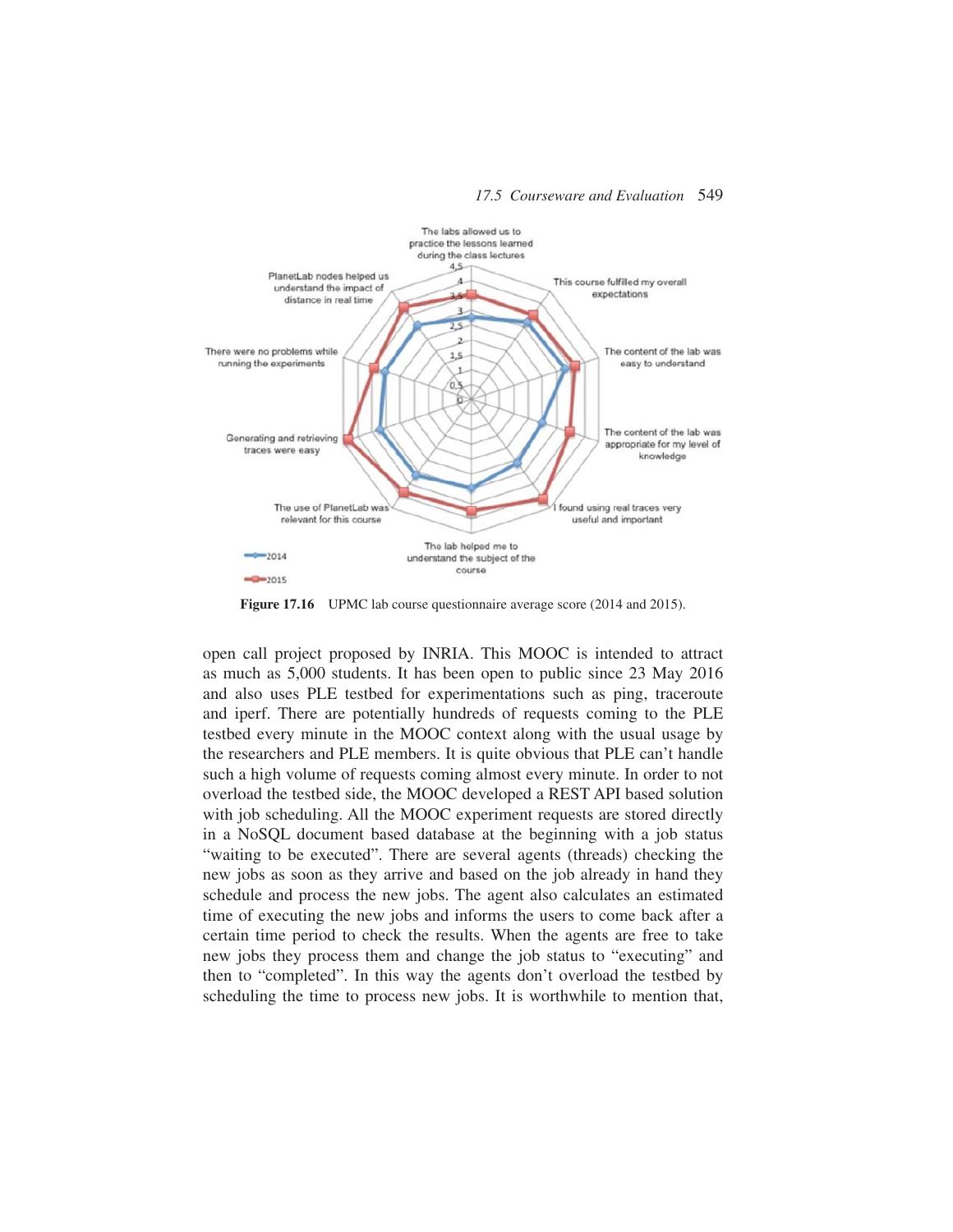all available PLE nodes are used for the MOOC. No nodes are reserved in advance, the agents do it in real time. That is to say, at this moment all the available PLE nodes will be visible to the students and they have the liberty to select any nodes of their choice to perform their experiment. If a node goes down while performing the experiment the user will receive an error message.

Some preliminary participation results from the MOOC:

- 1824 registration
- 1440 participants have 0% score (no exercise resolved)
- 155 certificate (score  $>50\%$ )
- 27 participants have 100% score

In the latest edition of the FIRE PLE adapters, we have used all the PLE nodes available at the time of experiment. A service is running in the background checking the availability of PLE nodes every few minutes. By *available* we mean that all the PLE nodes that are up and running at the time of experiment not all the PLE nodes that are not reserved. Since PLE uses virtualisation for each reservation, a single node can be reserved by several users at the same time. Due to this powerful feature, the learners are given all the PLE nodes for experiment through a dropdown list. In order not to overload a specific node, we use a queuing mechanism. If multiple learners choose a specific node, we put them in the queue on a first come first serve basis. We also gave them an estimated time to completion of the experiment. For the moment, we're allowing only 2 experiments to run simultaneously on a single node. This can be scaled to more if the node is capable of handling it. Another reason for not allowing more than 2 experiments simultaneously is not to interrupt the usual usage of these nodes for the other PLE users. Figures 17.17–17.19 describe how the queuing system works for PLE.

| Traceroute example 1  | 1 month, 3 weeks<br>ago | job completed             | View |  |
|-----------------------|-------------------------|---------------------------|------|--|
| <b>TCP</b> congestion | now                     | <b>Sending to Testbed</b> | View |  |
| <b>TCP</b> congestion | 12 seconds ago          | Sending to Testbed        | View |  |

**Figure 17.17** Experiments in queue before sending to PLE.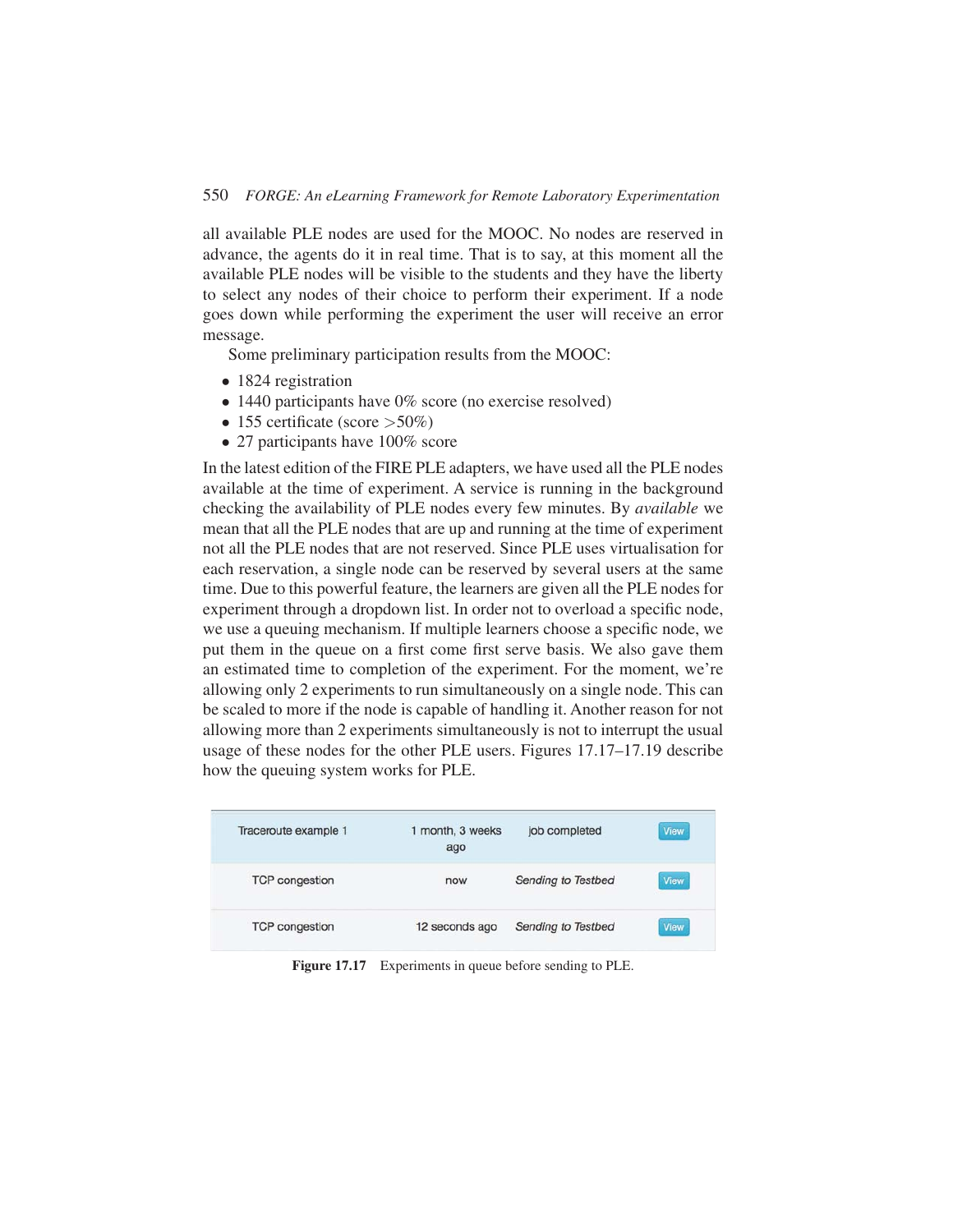| Traceroute example 1  | 1 month, 3 weeks<br>ago | job completed | <b>View</b> |  |
|-----------------------|-------------------------|---------------|-------------|--|
| <b>TCP</b> congestion | 22 seconds ago          | executing job | View        |  |
| <b>TCP</b> congestion | 34 seconds ago          | executing job | View        |  |

**Figure 17.18** Experiment sent to PLE.

| Traceroute example 1  | 1 month, 3 weeks<br>ago | job completed | View |  |
|-----------------------|-------------------------|---------------|------|--|
| <b>TCP</b> congestion | 45 seconds ago          | job completed | View |  |
| <b>TCP</b> congestion | 57 seconds ago          | job completed | View |  |

**Figure 17.19** Experiment completed and result available.

#### **17.5.5 OFDM (Trinity College Dublin)**

In this course, students investigate how Orthogonal Frequency-Division Multiplexing (OFDM) wireless signals work by connecting students to advanced research hardware to investigate the sometimes troublesome digital multi-carrier modulation method as applied to wireless communications. Through this experience, students gain an appreciation of the most important factors in the use of OFDM for wireless experiments by exploring the configuration and use of real radios.

TCDs OFDM course runs completely on IRIS software defined radio (SDR) testbed facility. The IRIS testbed consists of 16 flexible radio USRP units each connected to a virtual machine that runs an SDR such as IRIS or GNU Radio. Resources are provisioned automatically by the gateway server, which also supports initialization of experimentation services such as measurement point data collection.A conceptual diagram of IRIS's virtualized cloud resources, radio hypervisor, user experiments and physical equipment is shown in Figure 17.20.

This course has been taught in the lab environment where students execute remote experiments on TCD's wireless testbed with support from a lab instructor. It has been presented nine times over the last twelve months in Brazil, Mexico and Ireland to a total of 148 students running at least 1,400 experiments. There are currently two versions of the course. The first version has been presented to approximately 132 students. To date, the second version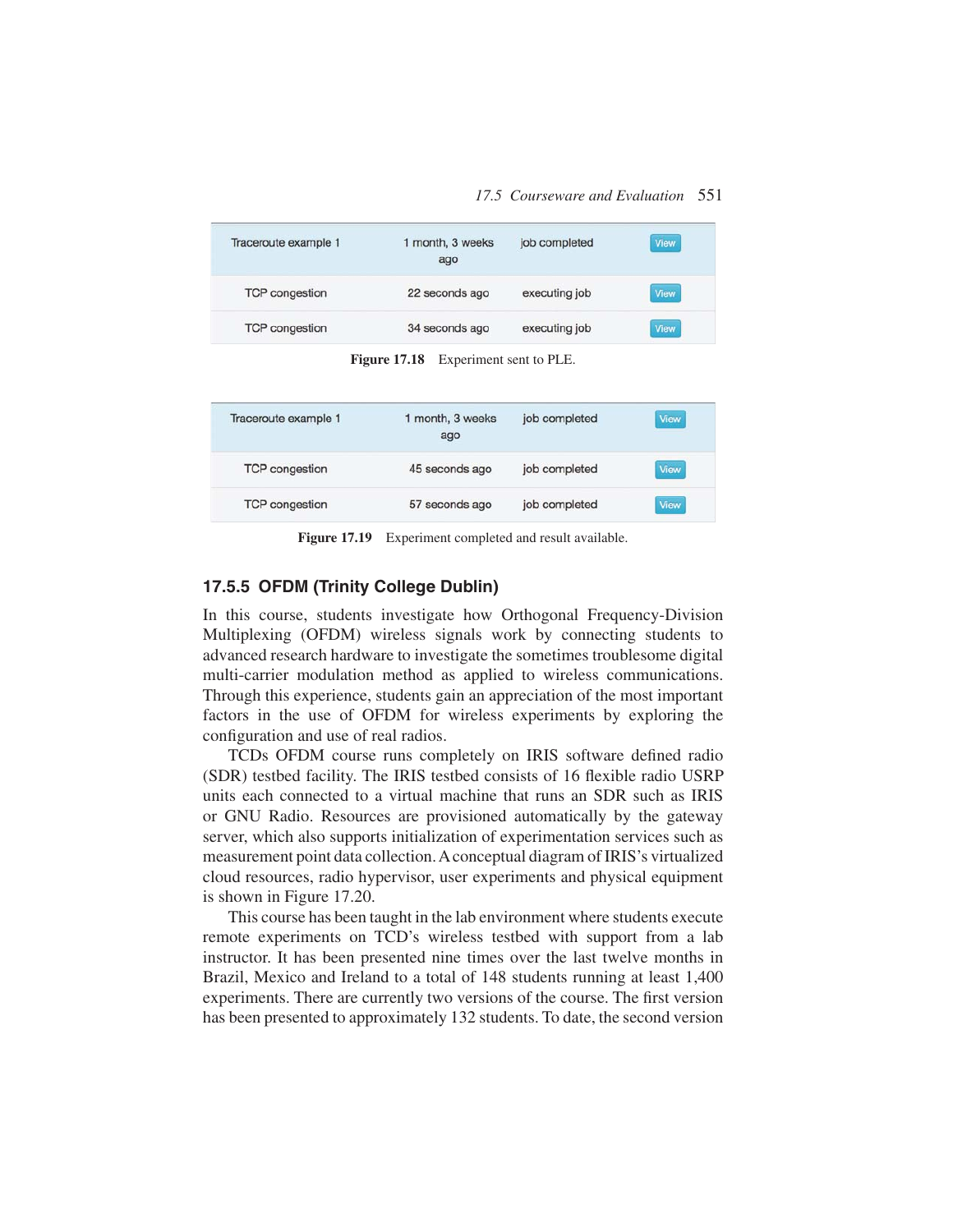

552 *FORGE: An eLearning Framework for Remote Laboratory Experimentation*

**Figure 17.20** TCD's IRIS testbed.

of the course has been presented to 16 students running remote experiments from Brazil. At present, teachers reserve the testbed for use in a remote experimentation based lab.

Evaluation information was collected from students after execution of the first version of the course using the standard FORGE 5-Likert scale questionnaire template. A screenshot of sample summary feedback received from students using TCD's testbed is available in Figure 17.21. In general, over 90% of students who participated the lab agreed that the OFDM experiments helped them to understand the concepts being taught in the lectures.Additionally, over 90% agreed that they were aware the experiments were being run remotely on TCD's wireless testbed while over 76% agreed that the web interface helped to reduce the difficulty of the lab. Furthermore, over 90% of student agreed the lab helped them to self-assess their progress. Finally, almost 80% of students surveyed would like to use the testbed facility in the future if they had access to it. More detailed instructor feedback was also gathered, but in an informal manner via email. In general, the information received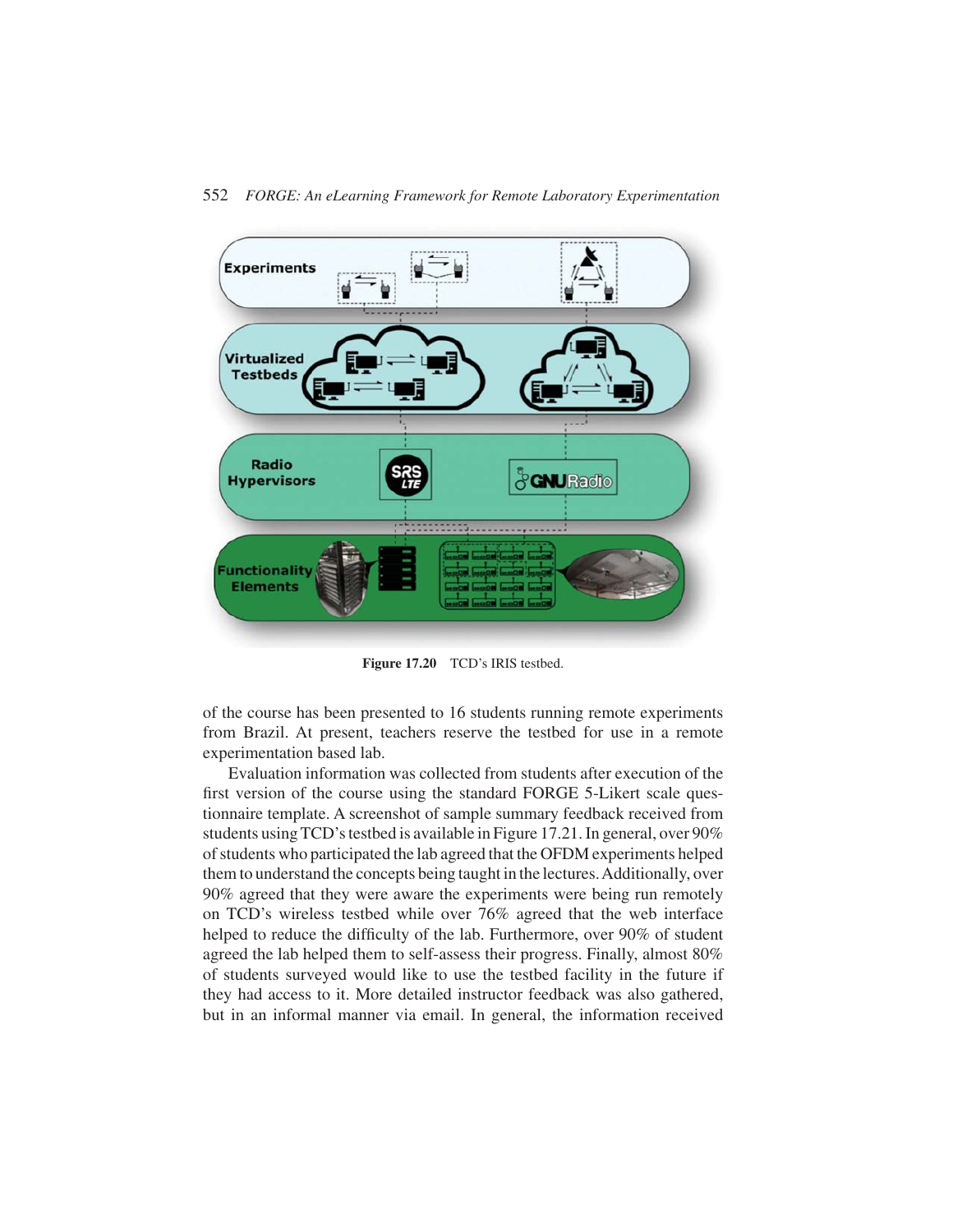

Figure 17.21 Responses from survey of first version of TCDs OFDM course.

about the course, content and structure was very positive from both students and teachers. However, several requirements to improve the course were also identified. These included the need for a more scalable, responsive, sustainable and reusable system with the ability to provide real-time information to end-users.

This feedback led directly to the course being redesigned and redeveloped to use GNU Radio, an open source SDR with a large user and developer community. This change was required as TCDs IRIS SDR system used in the first version of the course, which is flexible and adaptive for advanced wireless research and experimentation, was determined to have a much smaller development and support community than GNU Radio. It was decided that this would affect the long-term sustainability of the existing course and the development of future advanced SDR courses. Additionally, existing components developed by other users in GNU Radio could be easily incorporated into existing and new courses, which can reduce course development and testing time.

Furthermore, another change to the course involved collecting measurement data in real-time. This is now collected using OML and presented by JavaScript-based interactive widgets to students. A screenshot of sample real-time graphs displaying data received from TCD's IRIS testbed from the second version of the OFDM course supported by GNU Radio are available in Figure 17.22.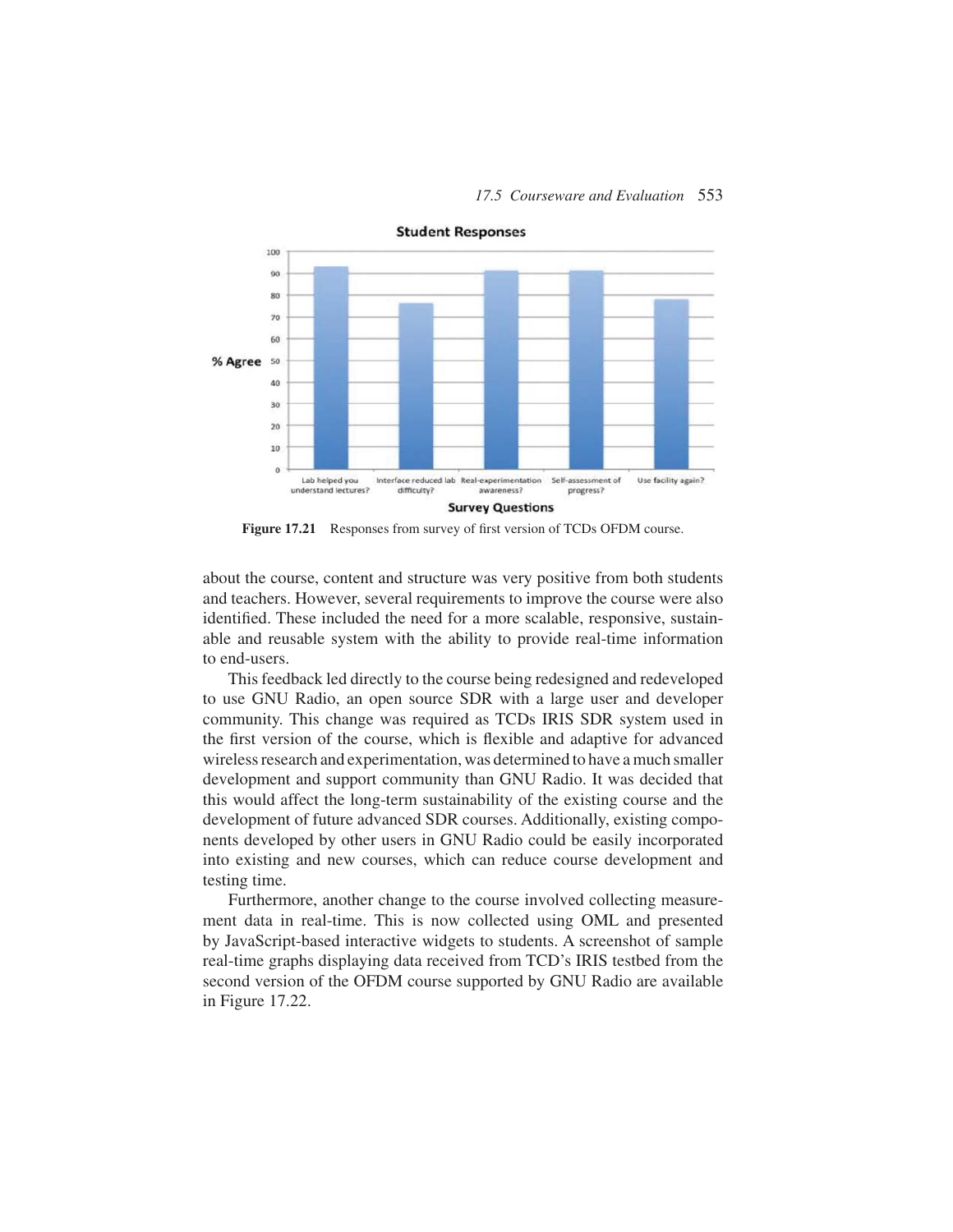554 *FORGE: An eLearning Framework for Remote Laboratory Experimentation*



Figure 17.22 Real-time constellation measurements.

As the OFDM course architecture was almost completely redeveloped, we could only recycle the control component widget developed in the version 1 IRIS implementation. However, we reused and expanded a graphing widget developed by iMinds to support the generation of frequency, time, waterfall and constellation graphs from an SQLite database. Additionally, we utilized NICTA's OMF Measurement Library for the collection of real-time measurement point data during experiment execution.We also implemented some basic learning analytics, to help determine what commands were being executed by students primarily for technical support purposes. Furthermore, we developed an XML adapter to support users sending configuration parameters to GNU Radio in real-time.

GNU Radio is the most dependable, reliable, reusable and sustainable SDR platform to support remote experimentation on the IRIS testbed. This has been validated in a recent deployment of the OFDM course to 16 students in University of Brasilia, Brazil who were able to change OFDM parameters, send data packets and monitor USRP activity in real-time. Aside from some minor bugs experienced during course execution, positive feedback about the system stability and responsiveness and graph visualisation has been received from both students and teacher. Finally, the integration of learning analytics has helped the OFDM course implementers detect weaknesses in course design helping to further improve the quality of the online lab.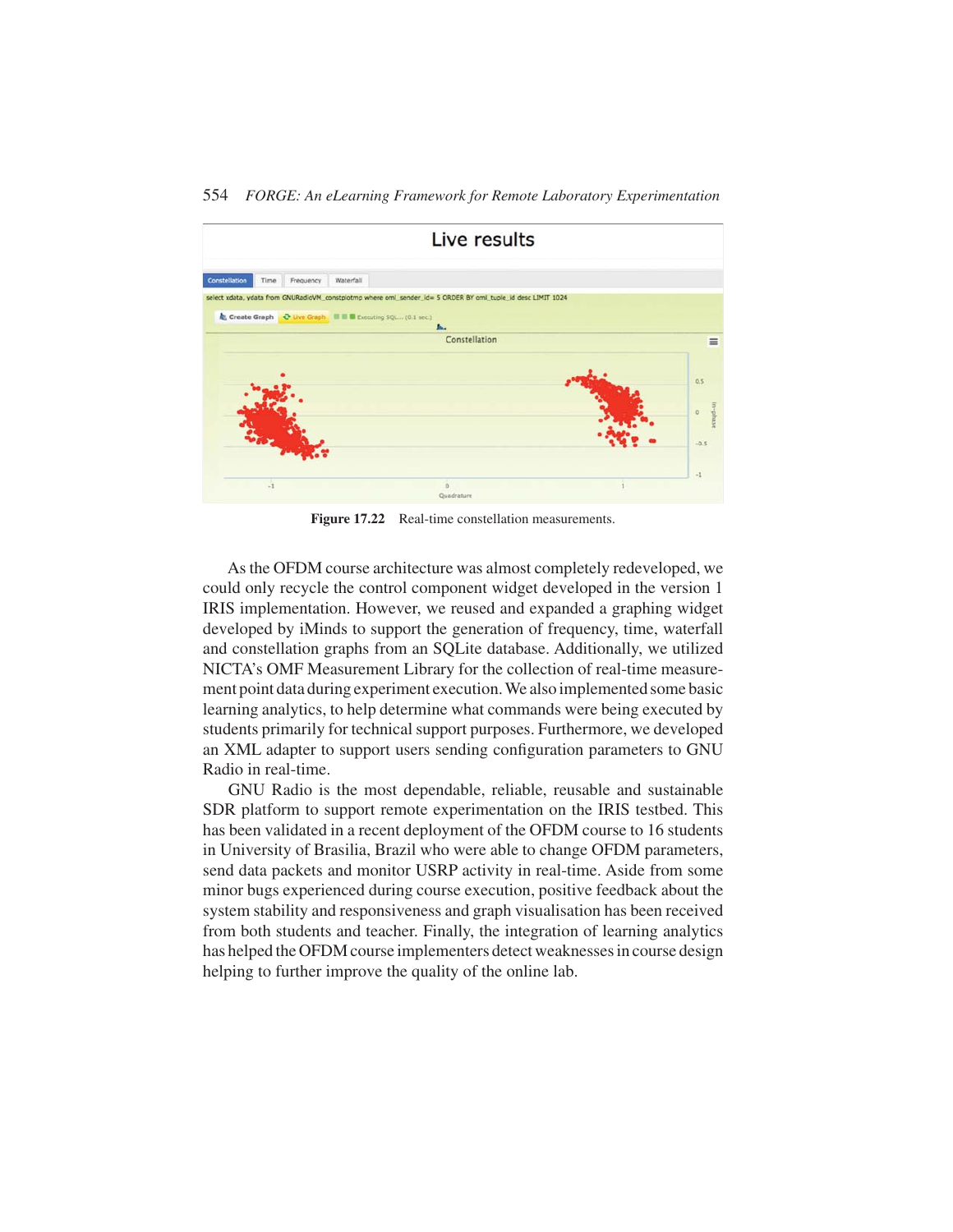# **17.6 Discussion**

FORGE has been investigating how FIRE facilities, which have been built primarily for research purposes, can be reused and adapted for teaching and learning purposes. The project has provided evidence that FIRE testbeds can function as world-class remote laboratories for educators and learners and can be used for online experimentation within a variety of learning contexts. However, the usage of FIRE for educational purposes also raises certain issues and challenges that the FIRE facilities have not encountered before (or not in a high degree).

A first challenge is security related. FORGE has created different webbased educational widgets that run on a web server, which can be part of the experiment itself. The experiments are thus executed and manipulated by the web server (via web based requests by the learner) rather than directly by the learner. The resources and accompanying widgets/adapters on the web server might furthermore not have been reserved by the learner himself/herself, and the learner might thus be controlling (via a web server) resources that were reserved by someone else (typically by the educator). This requires using a kind of 'proxy' or 'speaks-for' mechanism, securely allowing the sharing of resources amongst multiple FIRE accounts.

Another significant challenge lies in the fact that there is no common reservation system in place for all FIRE facilities. Depending on the scarcity of resources used by a lab, a certain reservation mechanism should be in place to guarantee the availability of the interactive exercises during a lab. When a group of learners (e.g. all students within the same classroom) are following the same course and executing the same experiments, a large number of FIRE resources will be required at the same moment of time. When the specific FIRE resources, which are needed, are scarce, a (very) high resource occupation will be imposed on the hosting FIRE facility. In order to still accommodate the experiments of the different learners while not overloading their own facility, FIRE facilities need to elaborate their policy strategy into different categories (e.g. 'best effort' or 'premium') to force a more well-thought usage of the facility by learners and experimenters alike. A FIRE facility would also need to provide some sort of reservation mechanism to guarantee resource availability to the learner in case of preplanned lab sessions, while the FORGE widgets and adapters hide the specific reservation and scheduling mechanic for the learner. These policy strategies and associated business models are subject to the sovereignty of the different FIRE facilities. To limit the number of simultaneously used FIRE resources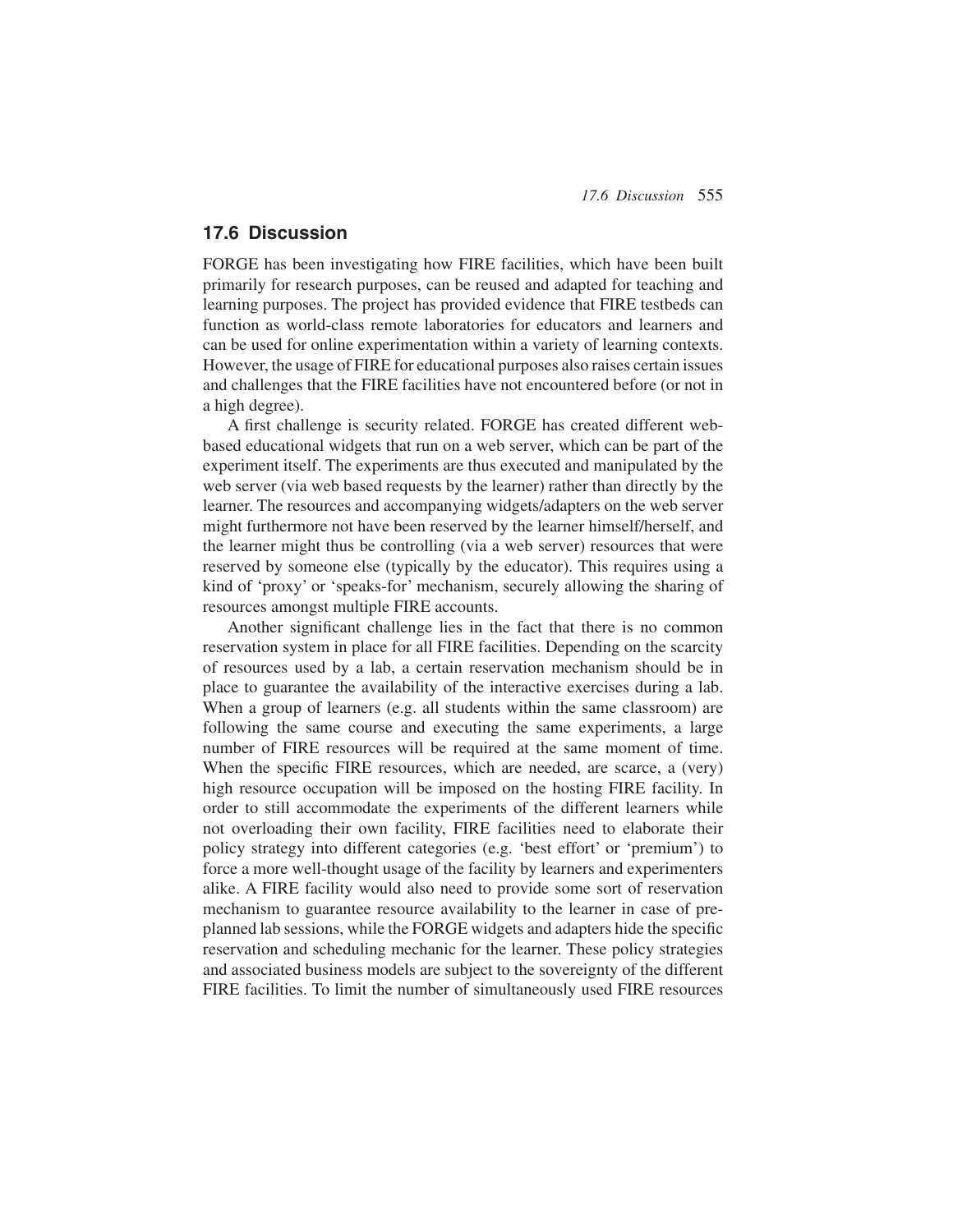



**Figure 17.23** Load balancer with multiple experiment instances and graceful degradation via hot-standby.

by different learners, some of the FORGE adapters also add intermediate functionality by e.g. implementing a scheduling or queuing mechanism to allow multiple learners to share the same FIRE resources. A common reservation mechanism across FIRE testbeds would solve this additional complexity and would also provide an incentive and clear implementation path for FIRE facilities.

Since most FIRE facilities only offer 'best effort' resource availability, even with reservation, there is always the possibility of resource or total testbed failure. Even if there is no possible recourse to alleviate these kind of failures, a graceful degradation system can lessen the impact on the learner. A fall-back mechanism to a non-interactive version of the lab with a clear message to the learner can significantly increase the user experience. Ideally this fall-back mechanism would also allow to seamlessly switch back to the interactive version once connectivity is restored to the FIRE facility resources and retain any previous experiment results. This challenge can be solved by using existing load balancing techniques and software for redundant web services, as illustrated in Figure 17.23.

# **17.7 Conclusion**

FORGE complements online learning initiatives with laboratory courses for an in-depth and hands-on learning experience. The constructivist approach of FORGE is based upon the notion of the experiment. FORGE allows students to create and conduct experiments using interactive learning resources within a comprehensive learning context. Towards this goal, the project has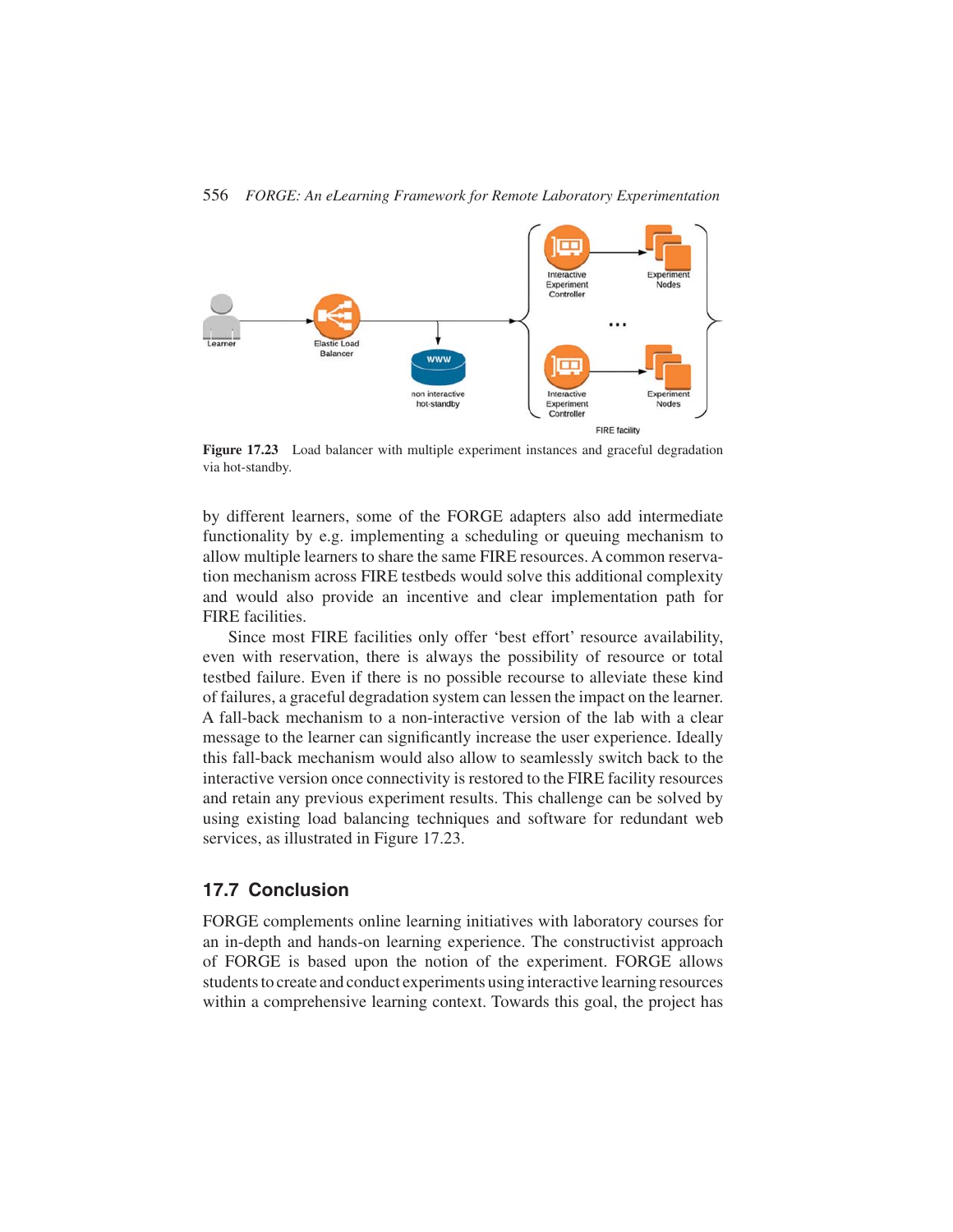established a technological and pedagogical framework for remote labs and online experimentation, by defining a methodology for the design, delivery and evaluation of FIRE-enabled courseware.

FORGE has produced a wide range of networking and communicationcourses, which have resulted in over 24,000 experiments undertaken by more than 1,800 students across 10 countries worldwide. FORGE has thus provided evidence that FIRE testbeds can function as world-class remote laboratories for educators and learners and can be used for online experimentation within a variety of learning contexts. Additionally, the project has identified certain challenges that have emerged from developing FIRE-based courseware, leading to a set of requirements and recommendations for supporting the use of FIRE facilities for teaching and learning.

#### **References**

- [1] Abreu, P., Barbosa, M. R. & Lopes, A. M. (2013) Robotics virtual lab based on off-line robot programming software. *2013 2nd Experiment @ International Conference (exp. at'13).* IEEE, 109–113.
- [2] Atkins, D. E., Brown, J. S. & Hammond, A. L. (2007) A Review of the Open Educational Resources (OER) Movement: Achievements, Challenges, and New Opportunities. The William and Flora Hewlett Foundation, http://www.hewlett.org/uploads/files/Hewlett\_OER\_report. pdf
- [3] Bagchi, D., Kaushik, K. & Kapoor, B. (2013) Virtual labs for electronics engineering using cloud computing. *Interdisciplinary Engineering Design Education Conference (IEDEC),* 2013 3rd. IEEE, 39–40.
- [4] Bennett, S., Lockyer, L. & Agostinho, S. (2004) Investigating how learning designs can be used as a framework to incorporate learning objects. *Beyond the comfort zone: Proceedings of the 21st ASCILITE Conference*, 116–122.
- [5] Biggs, J. B. (2011) *Teaching for Quality Learning at University: What the Student Does*. McGraw-Hill Education (UK).
- [6] Bose, R. (2013) Virtual labs project: A paradigm shift in internet-based remote experimentation. *IEEE Access,* 1, 718–725.
- [7] Bose, R. & Pawar, P. (2012) Virtual Wireless Lab—Concept, design and implementation. *Technology Enhanced Education (ICTEE), 2012 IEEE International Conference on.* IEEE, 1–7.
- [8] Conole, G. (2012) *Designing for Learning in an Open World,* vol. 4. Springer Science & Business Media.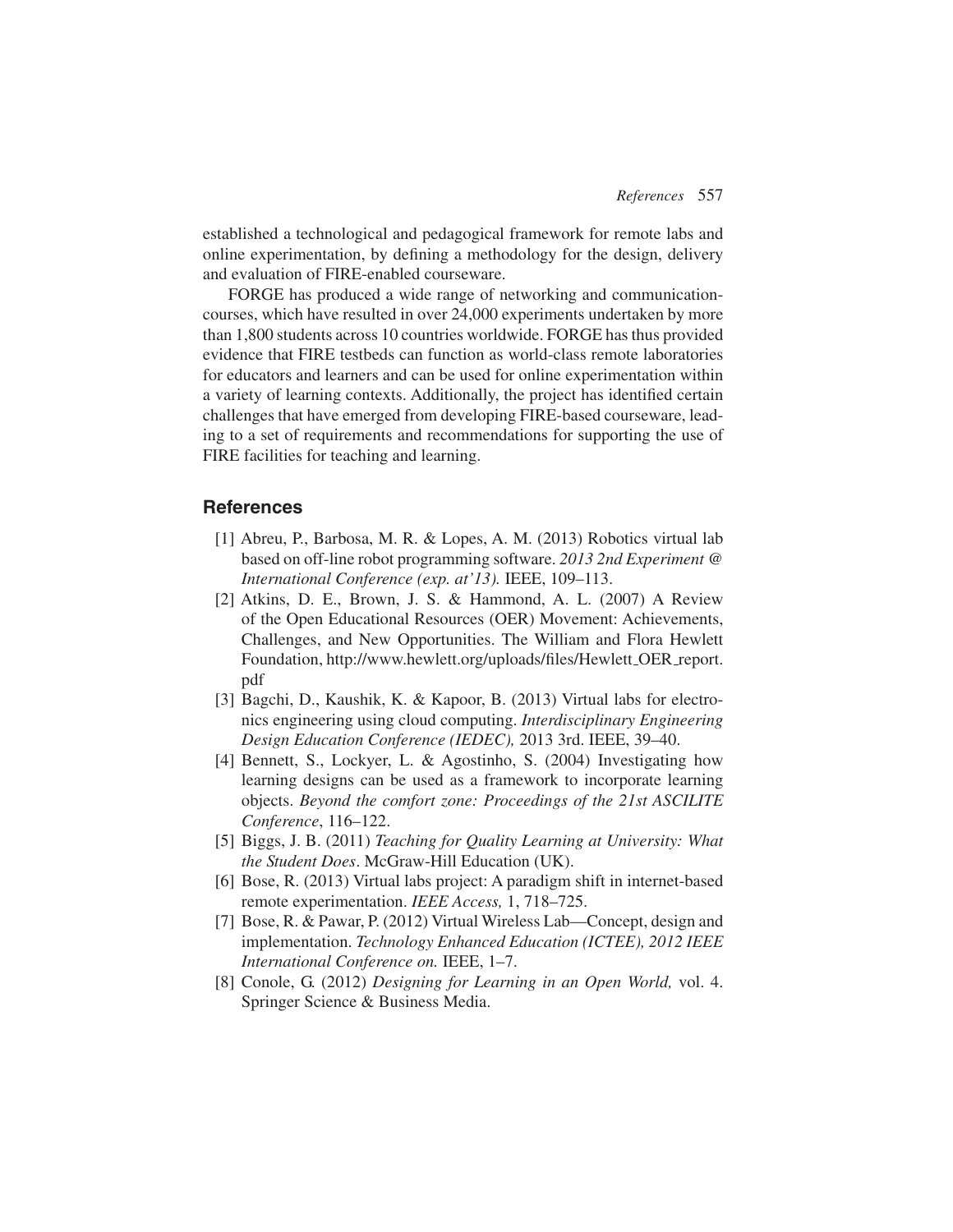- [9] De Jong, T. (2006) Scaffolds for computer simulation based scientific discovery learning. IN ELEN, J. & CLARK, R. E. (Eds.) *Dealing with Complexity in Learning Environments.* London, Elsevier Science Publishers.
- [10] Diwakar, A., Poojary, S., Rokade, R., Noronha, S. & Moudgalya, K. (2013) Control systems virtual labs: Pedagogical and technological perspectives. *2013 IEEE International Conference on Control Applications (CCA).*
- [11] Falconer, I., Finlay, J. & Fincher, S. (2011) Representing practice: practice models, patterns, bundles.... *Learning, Media and Technology,* 36(2), 101–127.
- [12] Frerich, S., Kruse, D., Petermann, M. & Kilzer, A. (2014) Virtual labs and remote labs: practical experience for everyone. *2014 IEEE Global Engineering Education Conference (EDUCON).* IEEE, 312–314.
- [13] Gampe, A., Melkonyan, A., Pontual, M. & Akopian, D. (2014) An assessment of remote laboratory experiments in radio communication. *IEEE Transactions on Education,* 57(1), 12–19.
- [14] Hakkarainen, K. (2003) Emergence of Progressive-Inquiry Culture in Computer-Supported Collaborative Learning. *Science and Education,* 6(2), 199–220.
- [15] Harward, V. J., Del Alamo, J. A., Lerman, S. R., Bailey, P. H., Carpenter, J., Delong, K., Felknor, C., Hardison, J., Harrison, B. & Jabbour, I. (2008) The ilab shared architecture: A web services infrastructure to build communities of internet accessible laboratories. *Proceedings of the IEEE,* 96(6), 931–950.
- [16] Jourjon, G., Marquez-Barja, J. M., Rakotoarivelo, T., Mikroyannidis, A., Lampropoulos, K., Denazis, S., Tranoris, C., Pareit, D., Domingue, J. & Dasilva, L. A. (2016) FORGE Toolkit: Leveraging Distributed Systems in eLearning Platforms.*IEEE Transactions on Emerging Topics in Computing.*
- [17] Kasl, E. & Yorks, L. (2002) Collaborative inquiry for adult learning. *New Directions for Adult and Continuing Education*, 2002(94), 3–12.
- [18] Koper, R. (2006) Current research in learning design. *Educational Technology & Society,* 9(1), 13–22.
- [19] Koper, R. (2009) IMS Learning Design: State-of-the-Art. *Keynote Speech at the 4th European Conference on Technology Enhanced Learning (ECTEL 2009) Workshop: Relating IMS Learning Design to Web 2.0 Technology.*